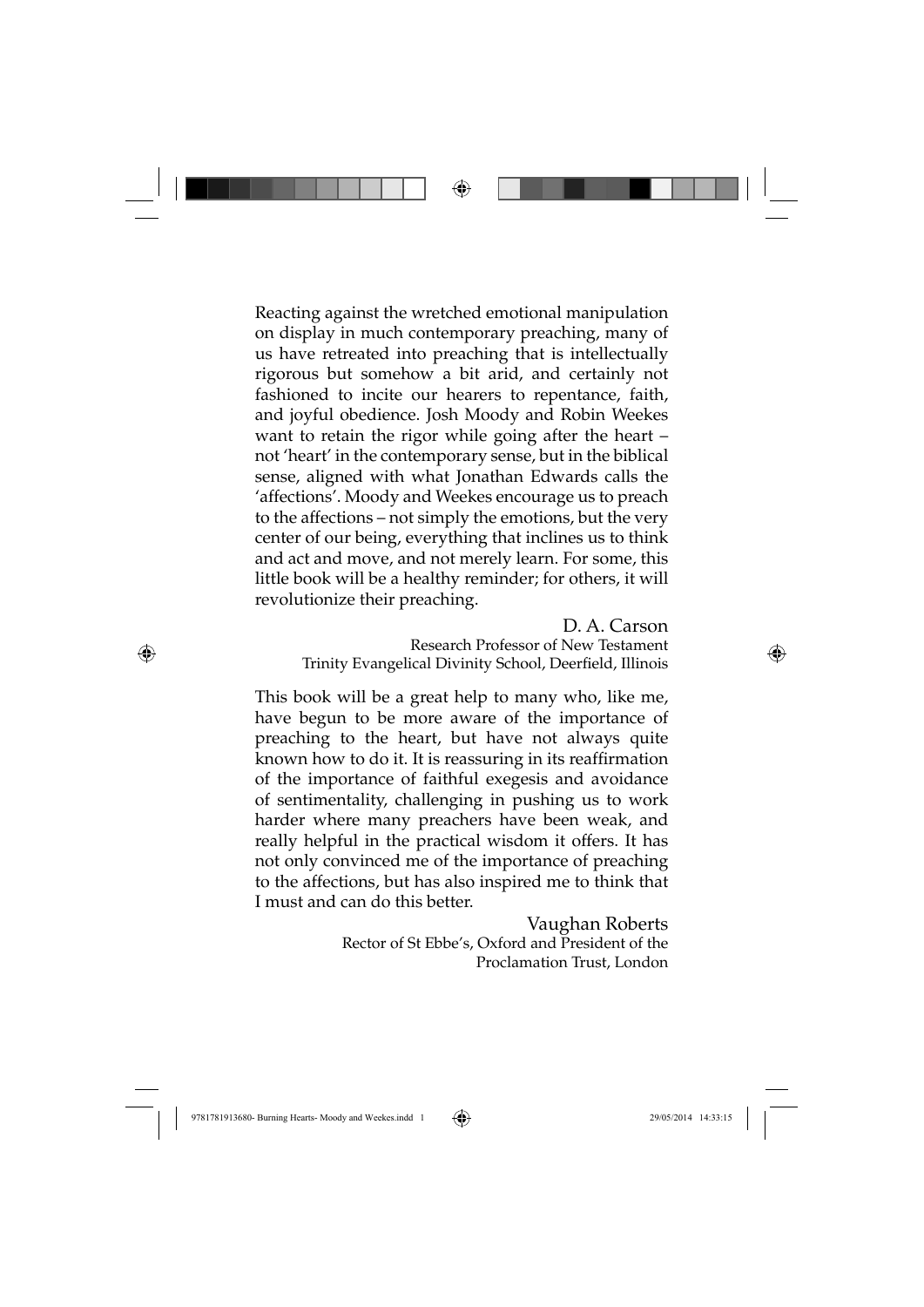Moody and Weekes offer a wise reminder that the truth of a sermon – no matter how logically and accurately it reflects Scripture – denies the power of the Word if there is no intention to affect the heart of the listener (or if the preacher is not also personally affected by the Word). The ways we are affected by the Word are our witness of its significance. To proclaim truth without an intended impact upon the attitudes and actions of those who hear it suggests either that the Word is without true meaning or we are to receive it without appropriate synchrony of heart and life.

> Bryan Chapell Pastor, Grace Presbyterian Church Peoria, Illinois

On the first Easter morning two people walking with him had the Scriptures opened up to them by a stranger; so much so that 'the fire burned' within them as in Psalm 39:3. Messrs Moody & Weekes, with plenty of good sense, would encourage us preachers to reach the hearts of our listeners. Do they have all the answers? Possibly not. Are they making a timely point? I think they are.

Dick Lucas

Formerly Rector of St Helen's Bishopsgate, London

'True religion, in great part, consists in holy affections', said Jonathan Edwards. The trouble today is that people don't quite know what those 'affections' are, leaving us with a false choice: emotionalism or woodenness. This book turns on the lights, helping preachers understand how hearts and lives can be affected by truth. I'm thrilled to see this book, handling such an important subject so well.

Michael Reeves

Director of Union and Senior Lecturer Wales Evangelical School of Theology, Bridgend, Wales

⊕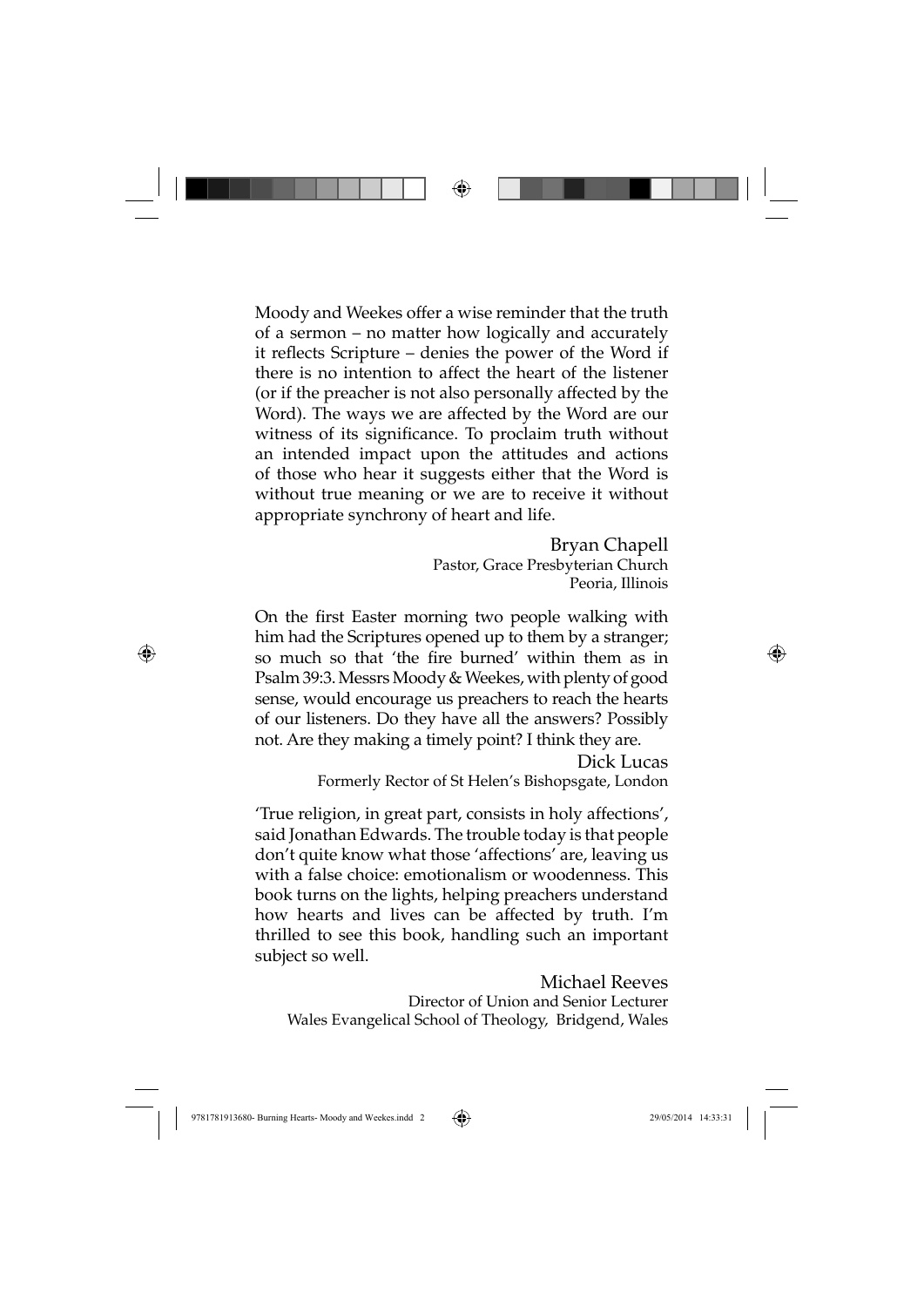

# BURNING HEARTS

*Preaching to the Affections*

Josh Moody and Robin Weekes

> PT RESOURCES CHRISTIAN<br>**FOCUS**

 $\bigoplus$ 

 $\bigoplus$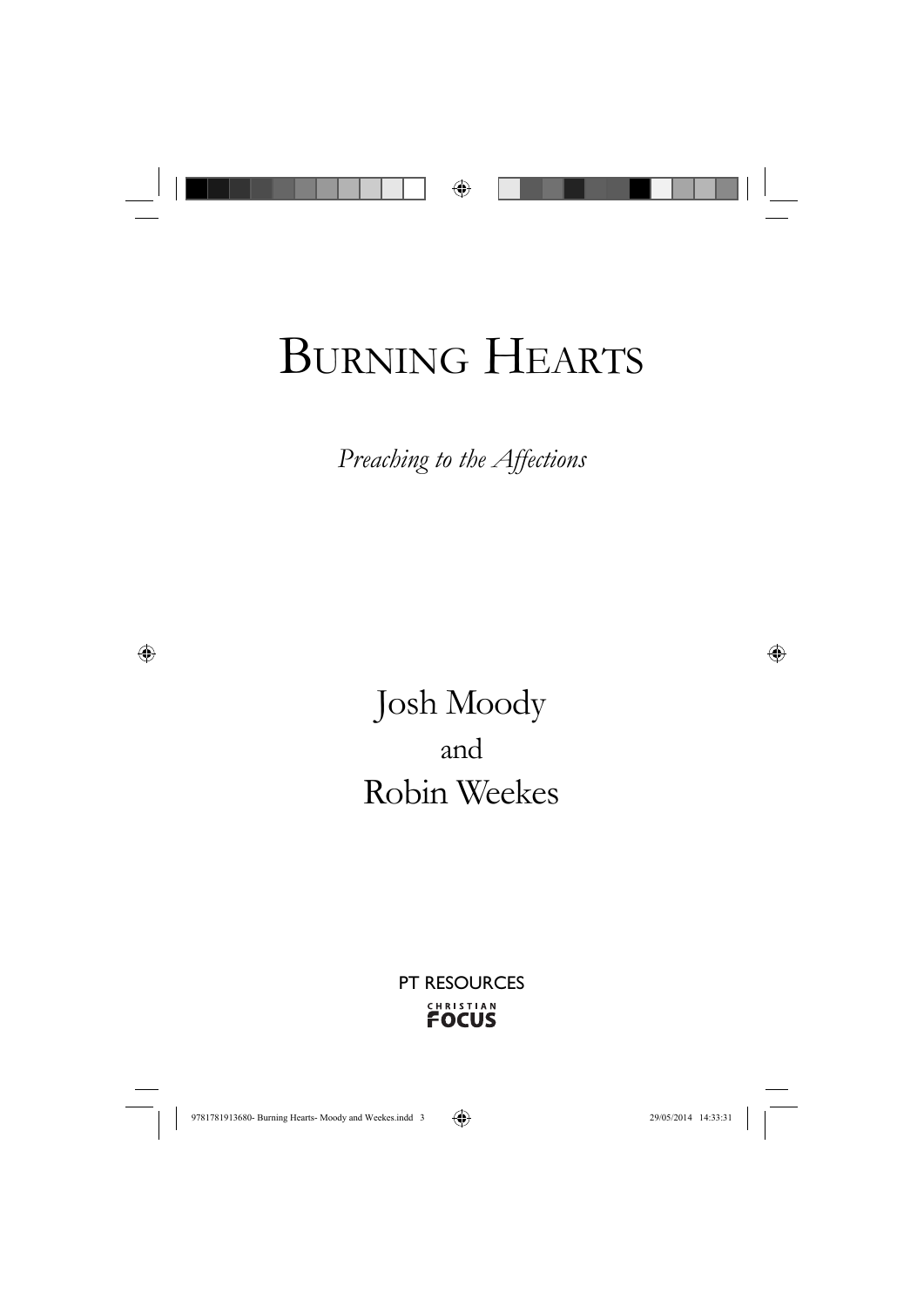Unless otherwise indicated Scripture quotations are taken from *The Holy Bible, English Standard Version*, copyright © 2001 by Crossway Bibles, a division of Good News Publishers. Used by permission. All rights reserved.

Josh Moody (PhD, University of Cambridge) is senior pastor of College Church in Wheaton, Illinois. His books include *Journey to Joy*, *No Other Gospel*, and *The God-Centered Life.* For more, visit www.GodCenteredLife.org.

Robin Weekes has pastored churches in Delhi, India and London, UK where he currently serves as the Minister of Emmanuel Church Wimbledon. He has also been involved with training Bible teachers both in North India and through being on the teaching staff of the PT Cornhill Training Course in London. He is married to Ursula, and together they have been entrusted with three young children.

Copyright © Josh Moody and Robin Weekes 2014

ISBN 978-1-78191-403-8

10 9 8 7 6 5 4 3 2 1

Published in 2014

by Christian Focus Publications, Geanies House, Fearn, Ross-shire, IV20 1TW, Scotland, Great Britain with Proclamation Trust Resources, Willcox House, 140-148 Borough High Street, London, SE1 1LB, England, Great Britain. www.proctrust.org.uk

www.christianfocus.com

Cover design by Daniel van Straaten

#### Printed by Nørhaven, Denmark

All rights reserved. No part of this publication may be reproduced, stored in a retrieval system, or transmitted, in any form, by any means, electronic, mechanical, photocopying, recording or otherwise without the prior permission of the publisher or a licence permitting restricted copying. In the U.K. such licences are issued by the Copyright Licensing Agency, Saffron House, 6-10 Kirby Street, London, EC1 8TS. www.cla.co.uk

⊕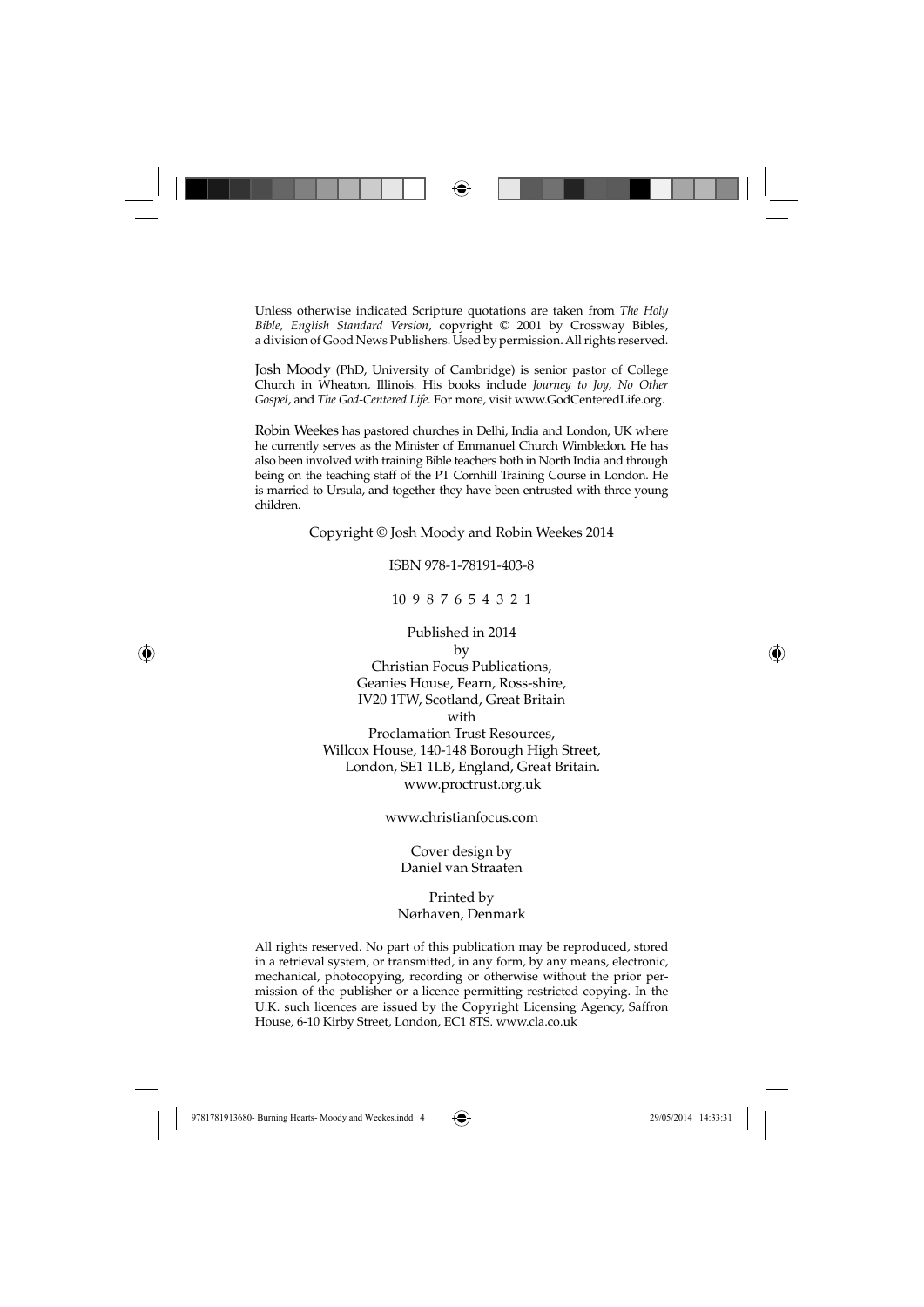|--|

### **CONTENTS**

| 1.                                                                   |                                                                   |  |  |  |
|----------------------------------------------------------------------|-------------------------------------------------------------------|--|--|--|
|                                                                      |                                                                   |  |  |  |
| 3.                                                                   |                                                                   |  |  |  |
| 4.                                                                   | How do you preach to the affections? 51                           |  |  |  |
| 5.                                                                   | An Appeal:<br>Preach to the affections of our age of affections67 |  |  |  |
|                                                                      | A worked example of preaching to the affections from:             |  |  |  |
| 6.                                                                   |                                                                   |  |  |  |
| 7.                                                                   |                                                                   |  |  |  |
| 8.                                                                   |                                                                   |  |  |  |
| 9.                                                                   |                                                                   |  |  |  |
| Conclusion:<br>Preaching to the affections without sentimentality135 |                                                                   |  |  |  |

# $\bigoplus$

9781781913680- Burning Hearts- Moody and Weekes.indd 5 781781913680- 29/05/2014 14:33:32 9/05/2014 14:33:32 9/05/2014 14:33:32 9/05/2014 14:33:32 9/05/2014 14:33:32 9/05/2014 14:33:32 9/05/2014 14:33:32 9/05/2014 14:33:32

 $\bigoplus$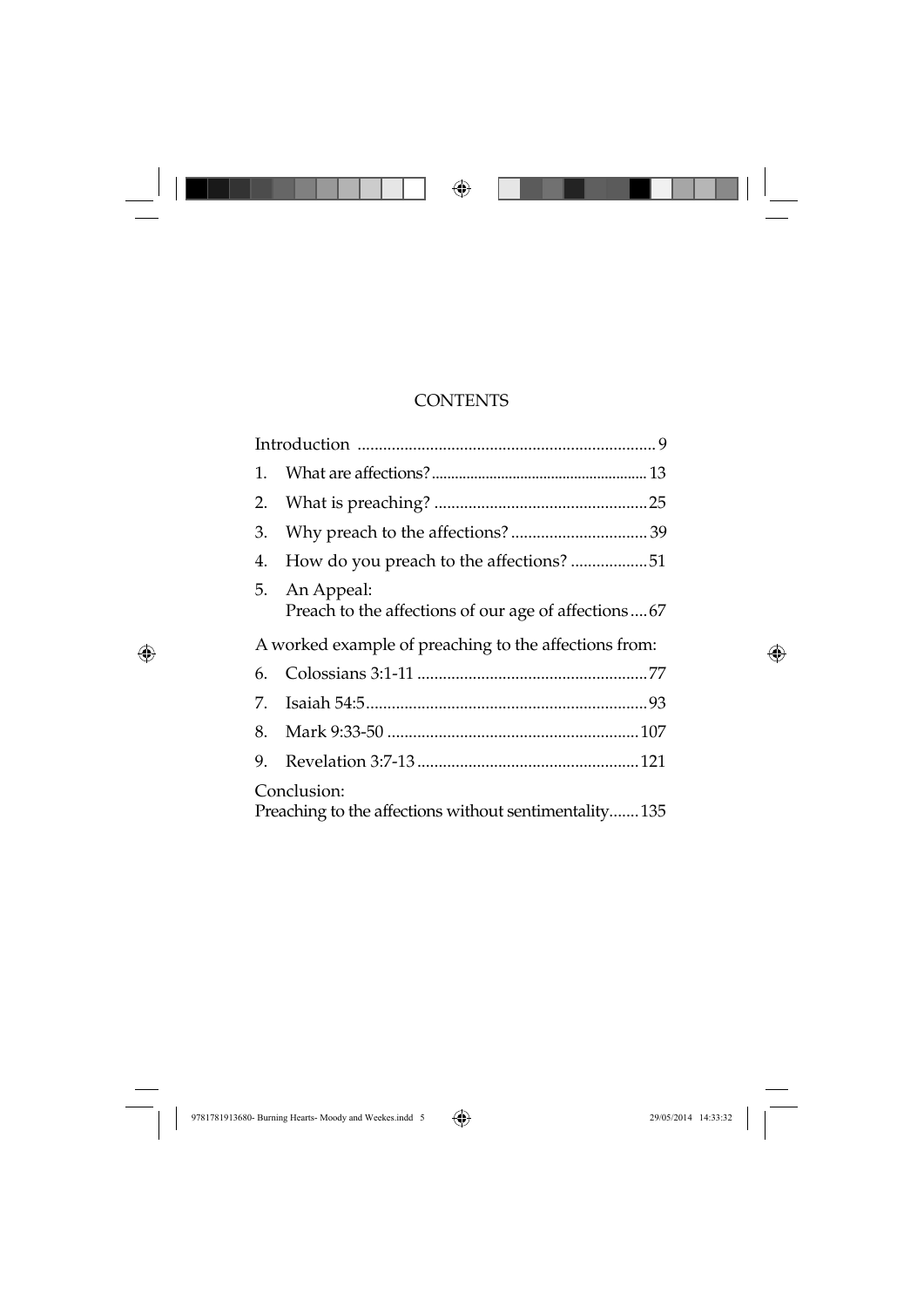|             | n i                                                    | $\Box$ | $\bigoplus$ |                     |                          |
|-------------|--------------------------------------------------------|--------|-------------|---------------------|--------------------------|
|             |                                                        |        |             |                     |                          |
|             |                                                        |        |             |                     |                          |
|             |                                                        |        |             |                     |                          |
|             |                                                        |        |             |                     |                          |
|             |                                                        |        |             |                     |                          |
| $\bigoplus$ |                                                        |        |             |                     | $\bigoplus$              |
|             |                                                        |        |             |                     |                          |
|             |                                                        |        |             |                     |                          |
|             |                                                        |        |             |                     |                          |
|             |                                                        |        |             |                     |                          |
|             |                                                        |        |             |                     |                          |
|             | 9781781913680- Burning Hearts- Moody and Weekes.indd 6 |        | $\bigcirc$  | 29/05/2014 14:33:32 | $\overline{\phantom{a}}$ |
|             |                                                        |        |             |                     |                          |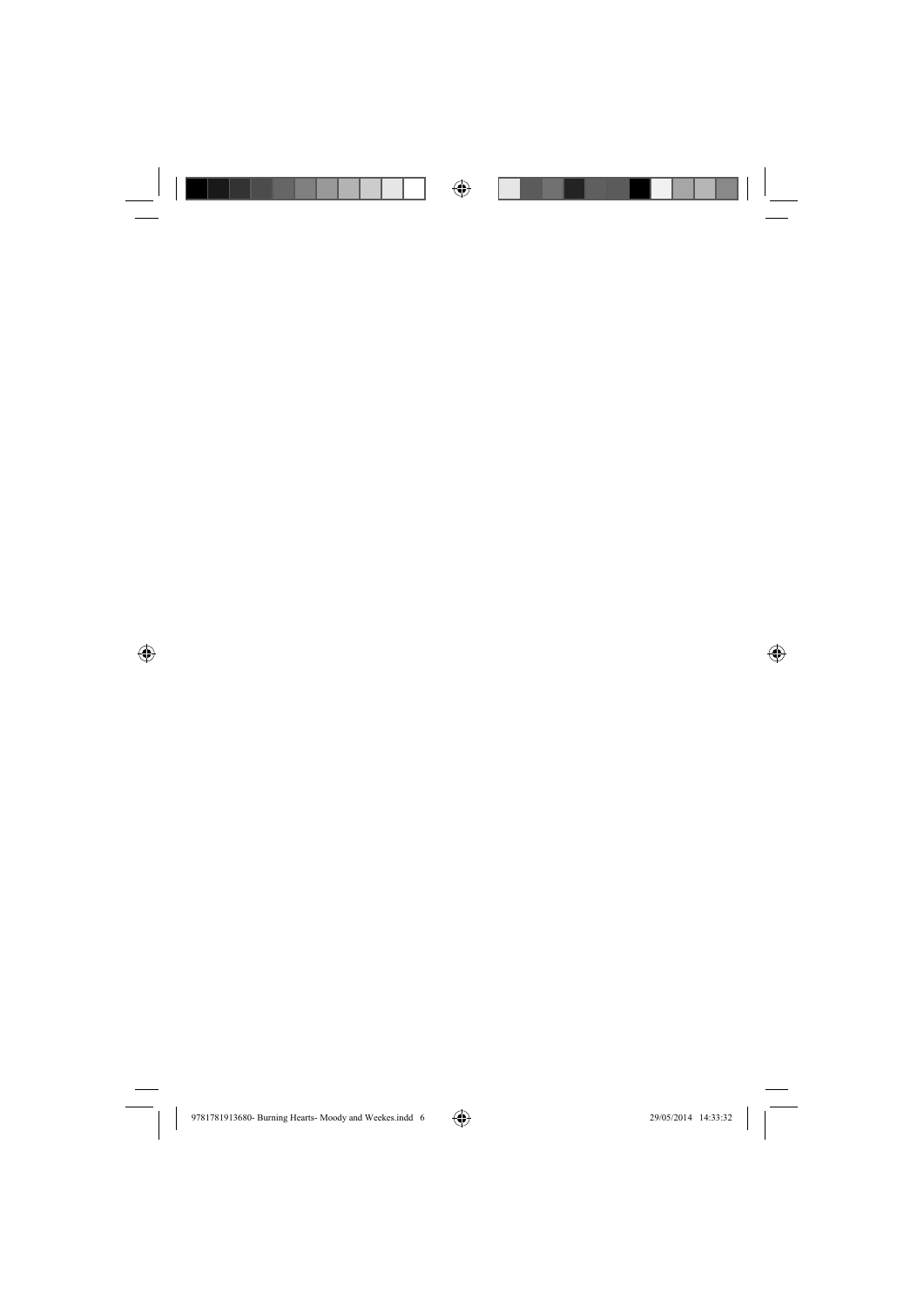

They said to each other, 'Did not our hearts burn within us while he talked to us on the road, while he opened to us the Scriptures?' (Luke 24:32)

 $\bigoplus$ 

9781781913680- Burning Hearts- Moody and Weekes.indd 7 29/05/2014 14:33:32

 $\bigoplus$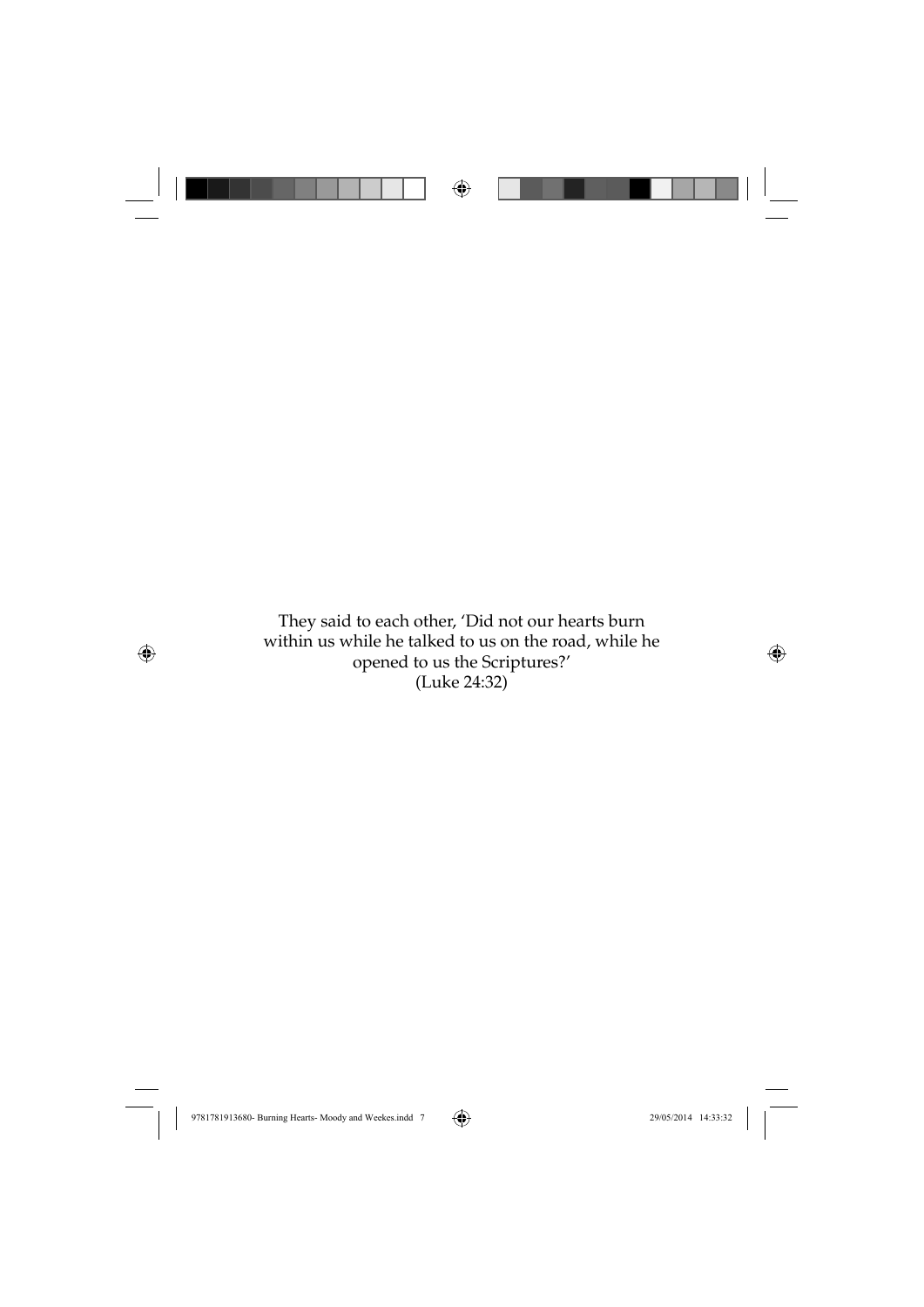|             | n T                                                    | $\Box$<br>$\bigoplus$ |                     |             |
|-------------|--------------------------------------------------------|-----------------------|---------------------|-------------|
|             |                                                        |                       |                     |             |
|             |                                                        |                       |                     |             |
|             |                                                        |                       |                     |             |
|             |                                                        |                       |                     |             |
|             |                                                        |                       |                     |             |
| $\bigoplus$ |                                                        |                       |                     | $\bigoplus$ |
|             |                                                        |                       |                     |             |
|             |                                                        |                       |                     |             |
|             |                                                        |                       |                     |             |
|             |                                                        |                       |                     |             |
|             |                                                        |                       |                     |             |
|             | 9781781913680- Burning Hearts- Moody and Weekes.indd 8 | $\bigoplus$           | 29/05/2014 14:33:32 | $\sqrt{2}$  |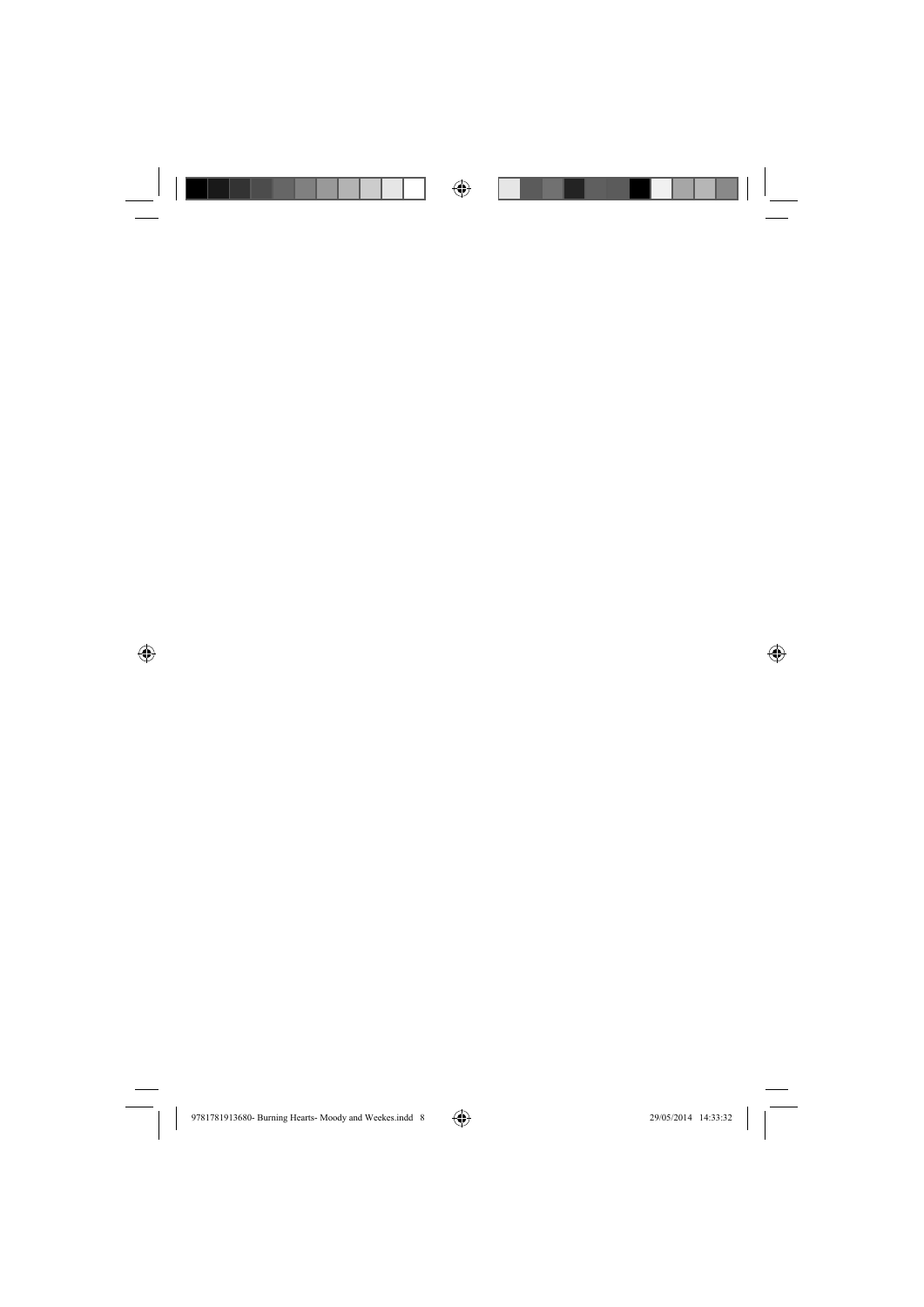

# Introduction

We have a confession to make: we're both British. Okay, so one of us has lived in the U.S.A. for fifteen years, and the other of us lived in Delhi for six and a half years. But we're still British. And as everyone knows, the British are the not the most 'affectional' people. Not only are we British, but we both went to boarding schools (one of us in Essex, the other in Edinburgh). And as everyone also knows, British boarding schools (which, just to confuse our American friends, are called 'public schools') excel in many ways, but are not known to be hotbeds of affections.

So we realise that we are not the two most obvious people on the planet to be trying to write a book on how to preach to people's affections. Indeed, we're writing this book chiefly for our own benefit as we realise how much we have to learn about the place of the affections in our walk with Christ and in preaching Him to ourselves and others. This has nothing at all to do with emotional manipulation which we abhor. It has everything to do with a biblical anthropology which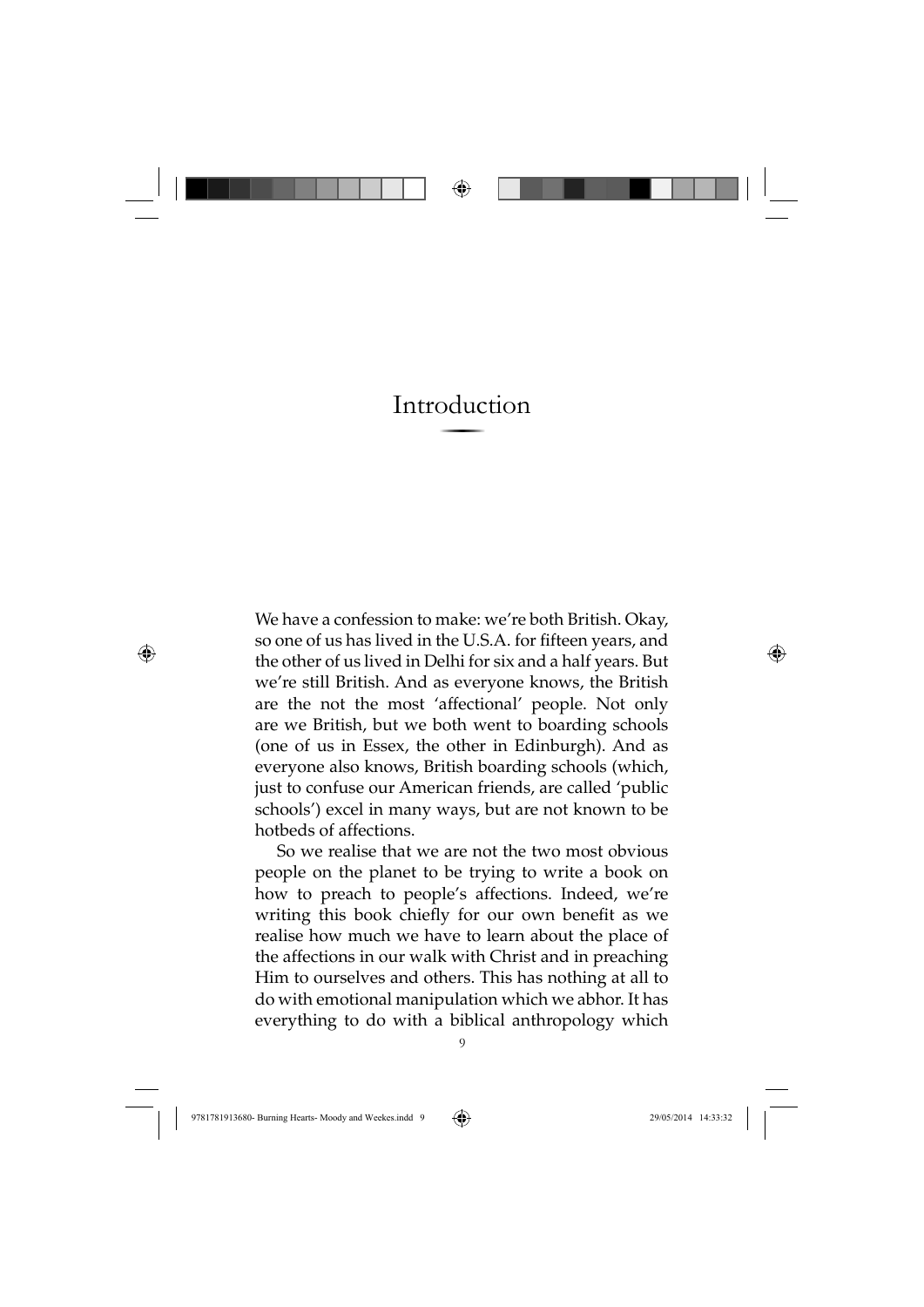

#### Burning Hearts

places the heart at the centre of who God has made us. Through preaching the Bible we have become more and more convinced that this is of great importance, and possibly a neglected theme in our generation of Biblebelieving Christians. It has not always been so. Previous generations thought a great deal about the centrality of the heart in the Christian life and the need to preach to people's hearts. It may well be that this book is simply a touch on the tiller and part of a growing discussion about the re-discovery of these things.

I (Robin) want to thank Josh for his willingness to work on this book together. Josh has been doubly kind to me in my life. I first met him in 1991 as a very young Christian at university. Josh was two years above me and president of the University Christian Union. I had always had a sneaking suspicion that living flat out for Christ would somehow make life rather dull. Meeting Josh disabused me of that entirely as he modelled that Christ had come to give life in all its fullness. As a busy, older brother, he showed me great kindness and patience. More than twenty years later, with Josh infinitely busier with caring for a large family and an even larger church, I have experienced that same kindness and patience as we have worked on this book together. Thank you, Josh, for taking me on these two times.

As well as Josh, a number of others have been greatly influential in my life. I want to express my gratitude to my parents David and Jean Weekes, Christopher Ash, Mark Ashton, Jonathan Fletcher, Dick Lucas, Mark Dever, David Jackman, John Pearce, Vaughan Roberts, and the other 'three Musketeers,' Anthony Bewes, Paul Bolton and Tim Dossor. I am also grateful to Emmanuel Church Wimbledon, a church I have been privileged to have served in different capacities for fifteen years and counting.

10

⊕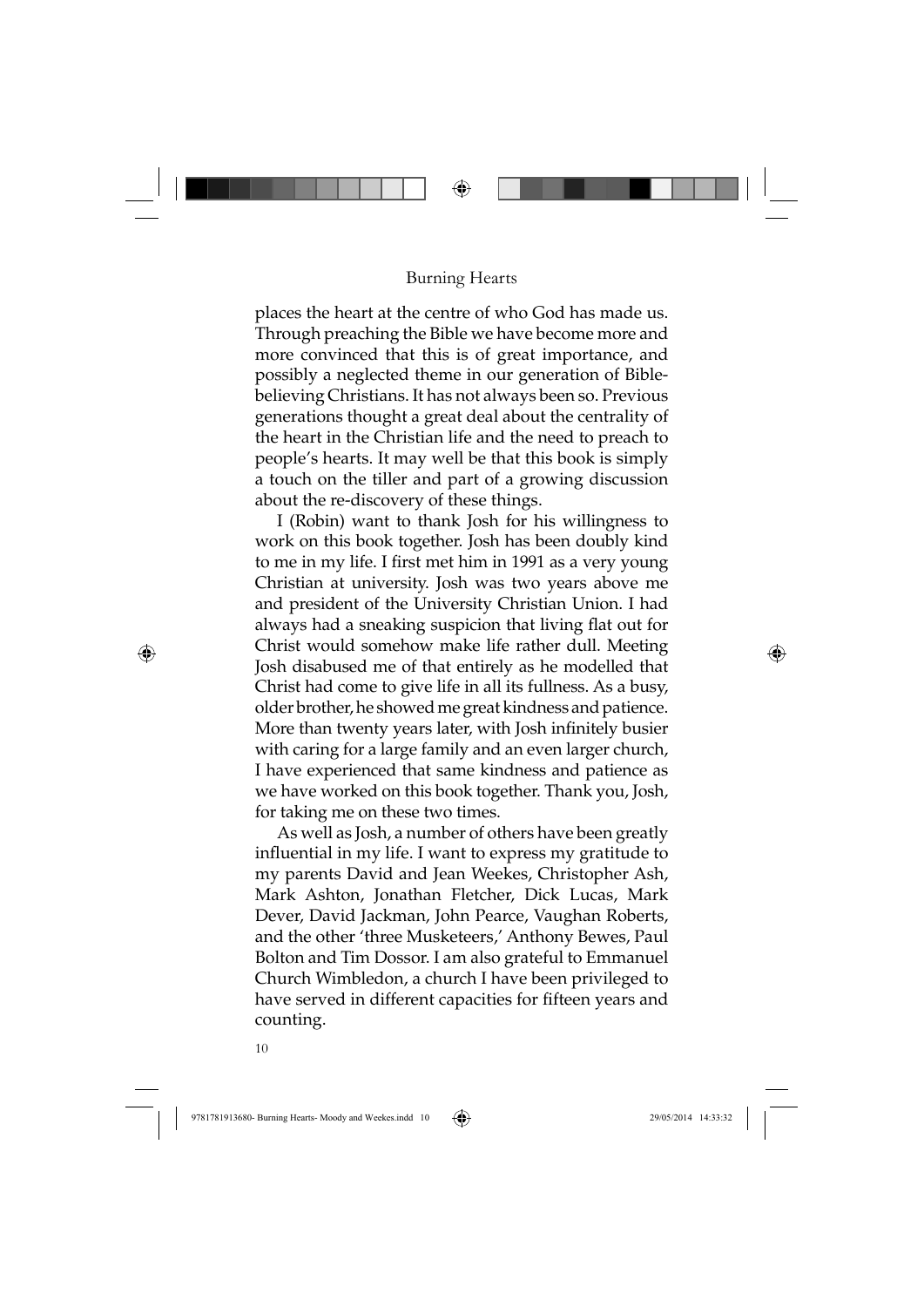#### Introduction

In terms of the book, my thanks are due to the students of the Proclamation Trust Cornhill Training Course in London 2010-2013 who were guinea pigs for some of this material. I also want to thank those who have taken time to read sections of this book and given me helpful feedback, not least Adrian Reynolds and David Jackman, the editors of PT Resources. I also want to express my thanks to and love for my wife Ursula. As you may see, I am not an experienced writer. She is, and has helped me – as she has in countless other ways – learn to write. I dedicate this book (at least my part of it!) to her. But above all, I want to thank the Lord who has given me a new heart, one that is captured by His love. Echoing John Calvin's seal and motto: 'I offer my heart to you, Lord, readily and sincerely.'

I (Josh) want to say that Robin is far too kind and generous towards me, but that's the kind of person he is. There are people with whom it is a chore to work, others with whom it is easy to work, and then there are those few with whom it is a joy. Working with Robin has always been a joy. I delight to hear how his ministry is flourishing, and it is a real pleasure to write this book together.

My list of people for whom I am grateful seems to grow longer each year. Thank you, the people, pastors, staff and elders of College Church for your godly example and faithful commitment to the proclamation of the gospel. Thank you, Gavin Lymberopoulos, for your research assistance. Thank you, Carolyn Litfin, my Executive Assistant, for countless hours of expertise and support. I also want to thank Phil Parker, Simon Barnes, Michael Walker, Tim Hastie-Smith, Pat Blake, Don Carson, Mark Dever, Kent Hughes, Dick Lucas and many, many others. I give thanks for the ministry of Mark Ashton, who was at St Andrew the Great when I was an undergraduate in Cambridge, and for the

11

◈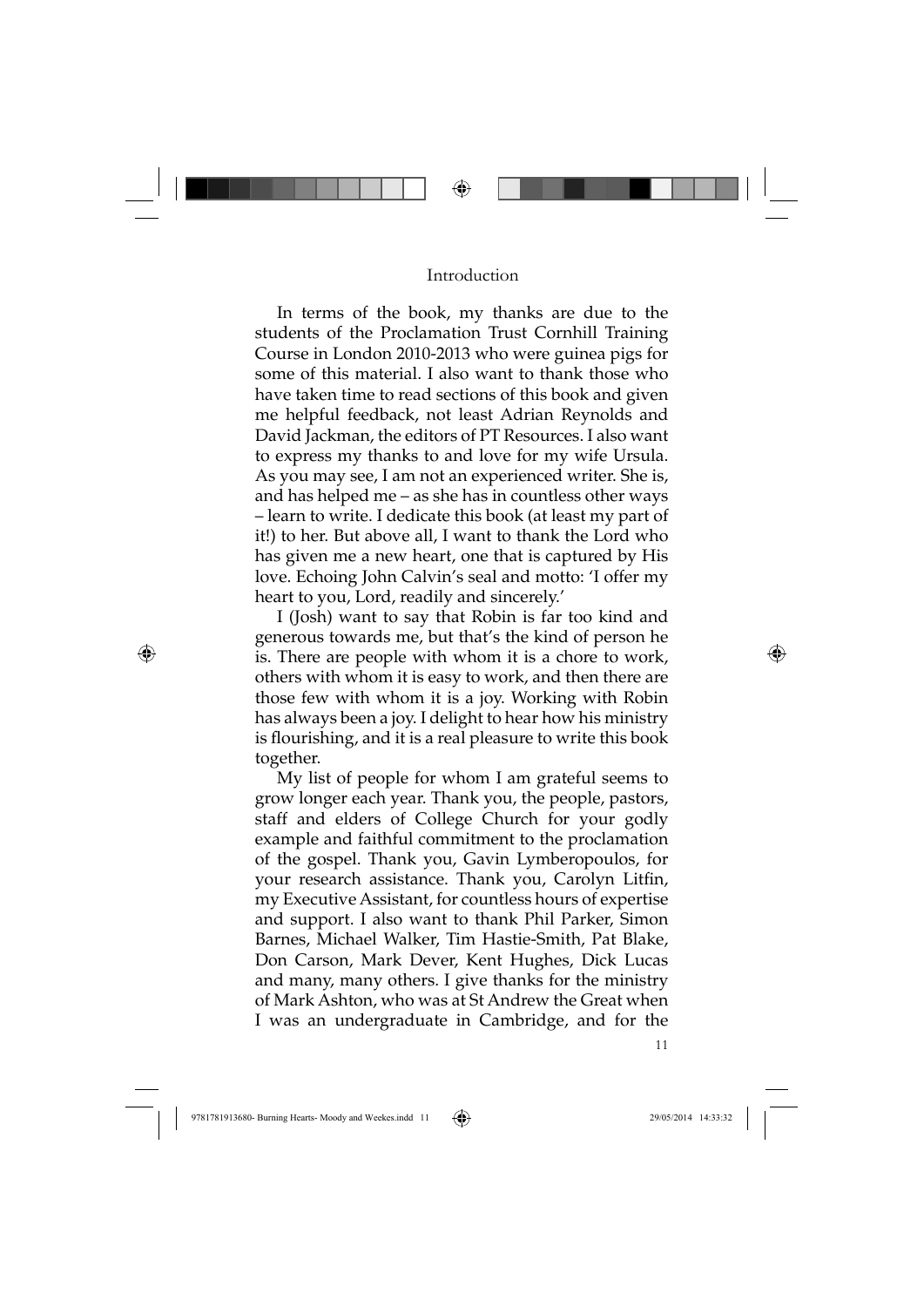|  | ٠ |                 |
|--|---|-----------------|
|  |   | The contract of |

ministry of Eden Baptist in the same city. In particular, I would like to dedicate this book to Elijah, two weeks old as I write: may you be a prophet of the Word of God. And especially I thank Rochelle. Long ago it was said to me that your wife either halves or doubles your ministry: you have certainly doubled mine. I love doing life with you. Above all, God be praised.

*Josh Moody, College Church, Wheaton, Illinois, U.S.A. Robin Weekes, Emmanuel Church Wimbledon, London, U.K. February 2014*

9781781913680- Burning Hearts- Moody and Weekes.indd 12  $\bigoplus$  9/05/2014 14:33:32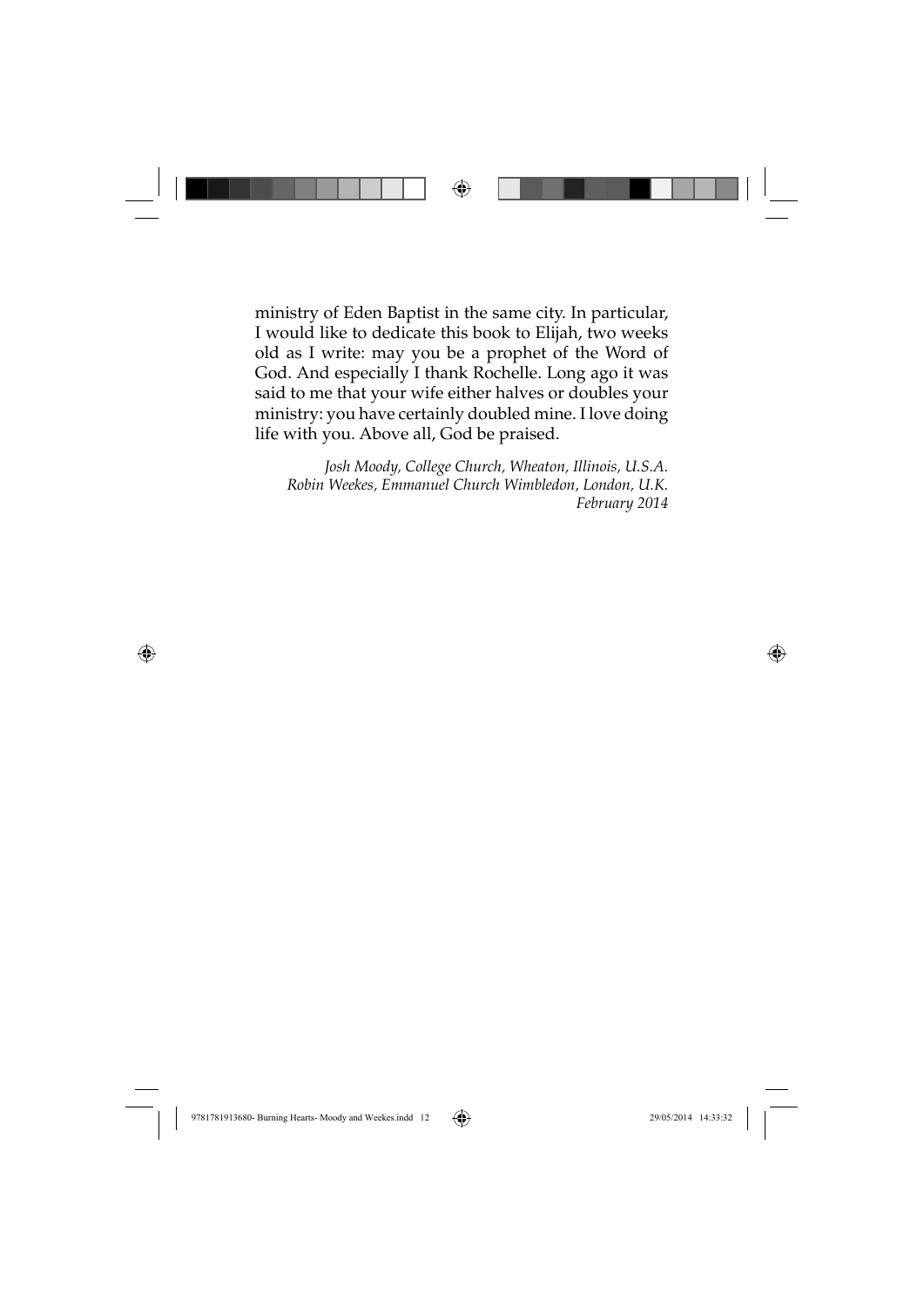1

# What are affections?

ANOTHER COUNTRY

⊕

It was a Sunday. I (Josh) was waiting for the standard post-service handshake with the vicar. The one difference this time was that I had been abroad until recently, flying back to London the day before. I was jetlagged, sleepy and eager to connect again with my home church minister. He had always been a supporter of my involvement with student work at Cambridge, and I knew he would be excited to hear how the work was going in the far-flung corner of the world to which I had temporarily relocated.

The person before me performed the *shake-smilethank you*.

Now, you have to realise that the culture where I had been was very different from South London. Only a few days before, I was immersed in a place where friends greeted each other on the street with a kiss. The accepted practice between male friends was something like this: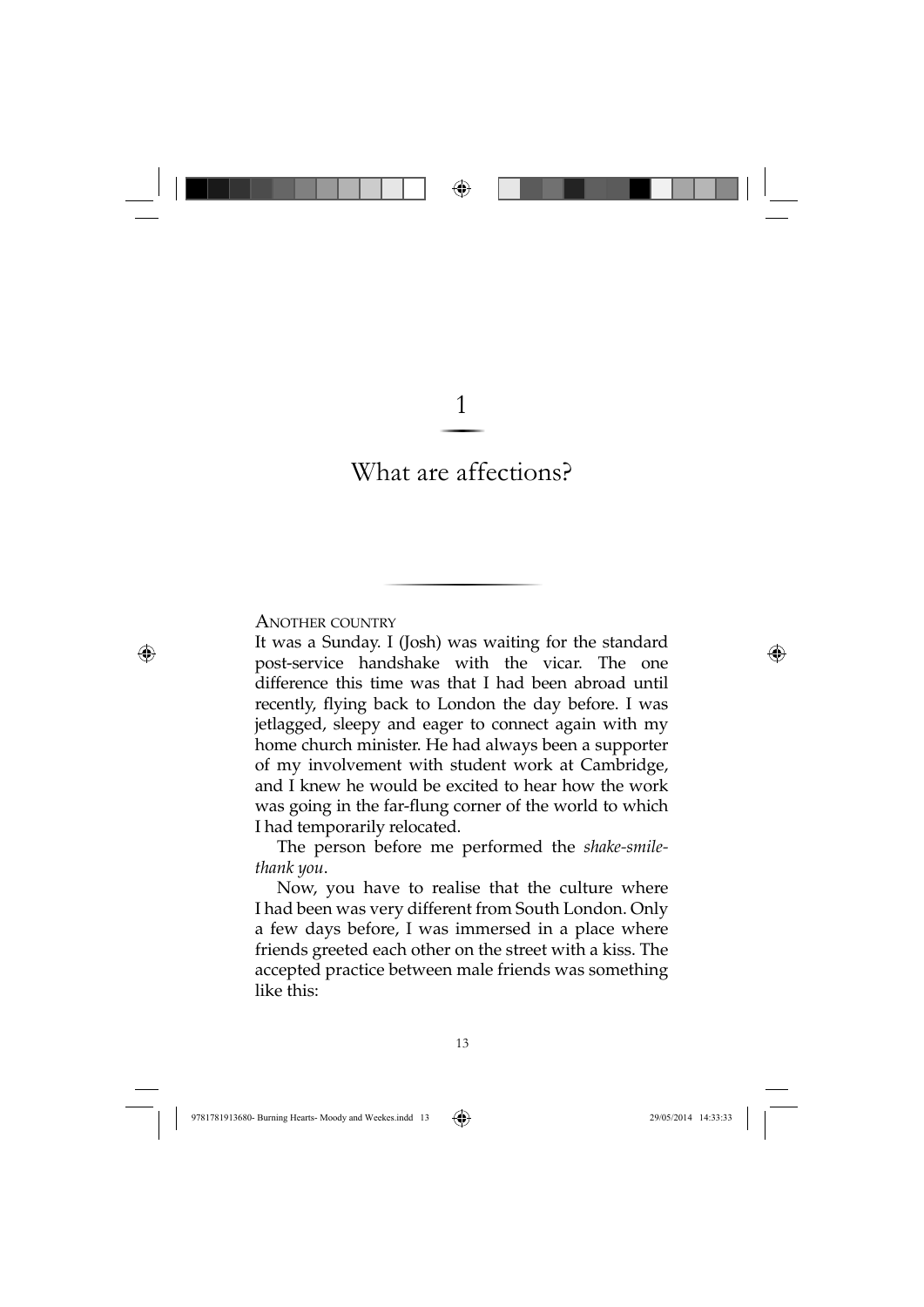#### Burning Hearts

- left hand behind friend's head…
- right hand firmly grasp friend's hand...
- pull head towards you…
- plant kiss on cheek.

This was not how it was done in South London.

The woman in front of me went off glowing after her brief word with the preacher. It was my turn. I looked at him. My left hand moved behind his head, my right hand grasped his right hand, and I tugged with the left hand to bring his head close to mine. The look on his face was one of sheer horror.

'What have they done to him!' was the thought that flashed across his eyes.

We never actually kissed (you will be glad to know). I averted mid-flight like a jumbo jet pulling up from the runway at Heathrow. Proper protocol was resumed.

'Thank you for the sermon,' I said.

Kissing friends as a sign of affection belonged to another country. It is not what we do.

#### DEFINING 'AFFECTIONS'

What are affections? They are not touching, hugging, kissing, or (even) feeling: *Affections are the movement of our thoughts, feelings and will towards a desired object, person or event. An affection is what inclines us to something (whereas an effect is what results from something). Affections are what move us towards action.* 

When we talk about *preaching to the affections*, we do not mean preaching that is sentimental, or touchyfeely, or lacking intellectual rigour or content. That is not preaching to the affections; that is empty-headed preaching. Nor do we mean preaching that is lacking in close attention to the text of Scripture, or that skims over the surface of the passage in order to create an easy emotional high in the hearers.

14

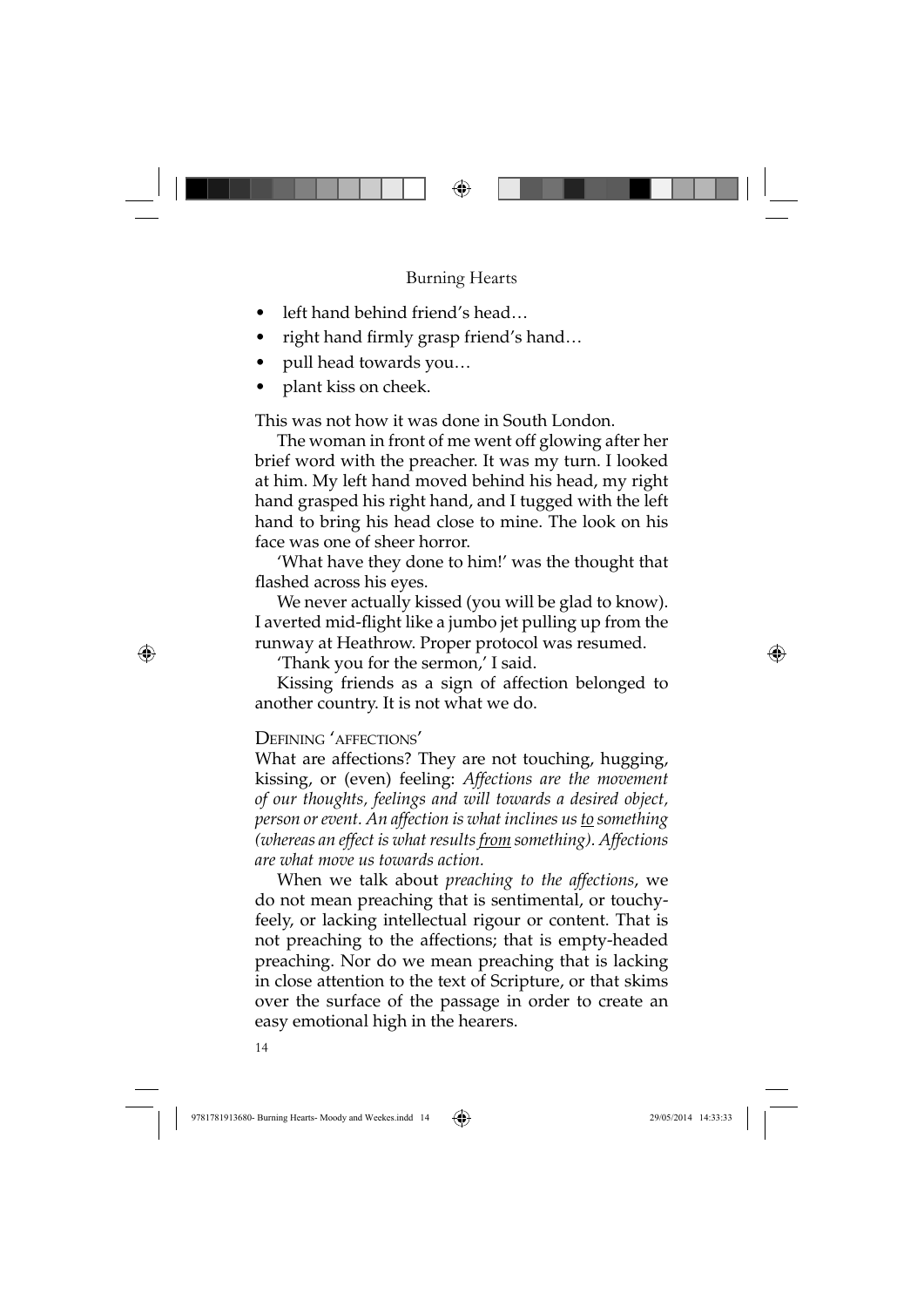

#### What are affections?

Affections are more than emotions (though they include them). Affections are defined by their result: they are what happens within someone when action is produced. We all know it is possible to feel something and do nothing about it. We also all know it is possible to think something and do nothing about it. But when our feelings and our thoughts are combined with a decisive will-to-action, then the internal event that generates this movement is called 'affections.'

Preaching to the affections is 'affectional preaching' (not affection*ate* preaching). Preaching to the affections means preaching that targets the heart. And the heart in the Bible is not merely our feelings, nor merely our thinking, but both intertwined; the heart is the centre of who we are.

Because affections are 'what move us towards action,' affections are:

part of the brain's response to data

⊕

- necessary for rational functioning
- no more fallen or sinful naturally than reason
- orientated towards godly desires in the godly person
- not proof in themselves that someone is spiritual

#### *Affections are part of the brain's response to data*

When the Bible talks about the heart, it does not mean what most people today mean by the heart. The heart is not the seat of emotions/feelings/passions. It is the place where emotion and reason come together. The heart is the core of the person.

The primary agenda of the Bible is not to map a careful psychology of the inner life. The Bible is first and foremost a book about God and His Word to us. Nonetheless, while we use heart to mean emotions, the Bible uses heart to include emotions *and* thoughts *and* will.

15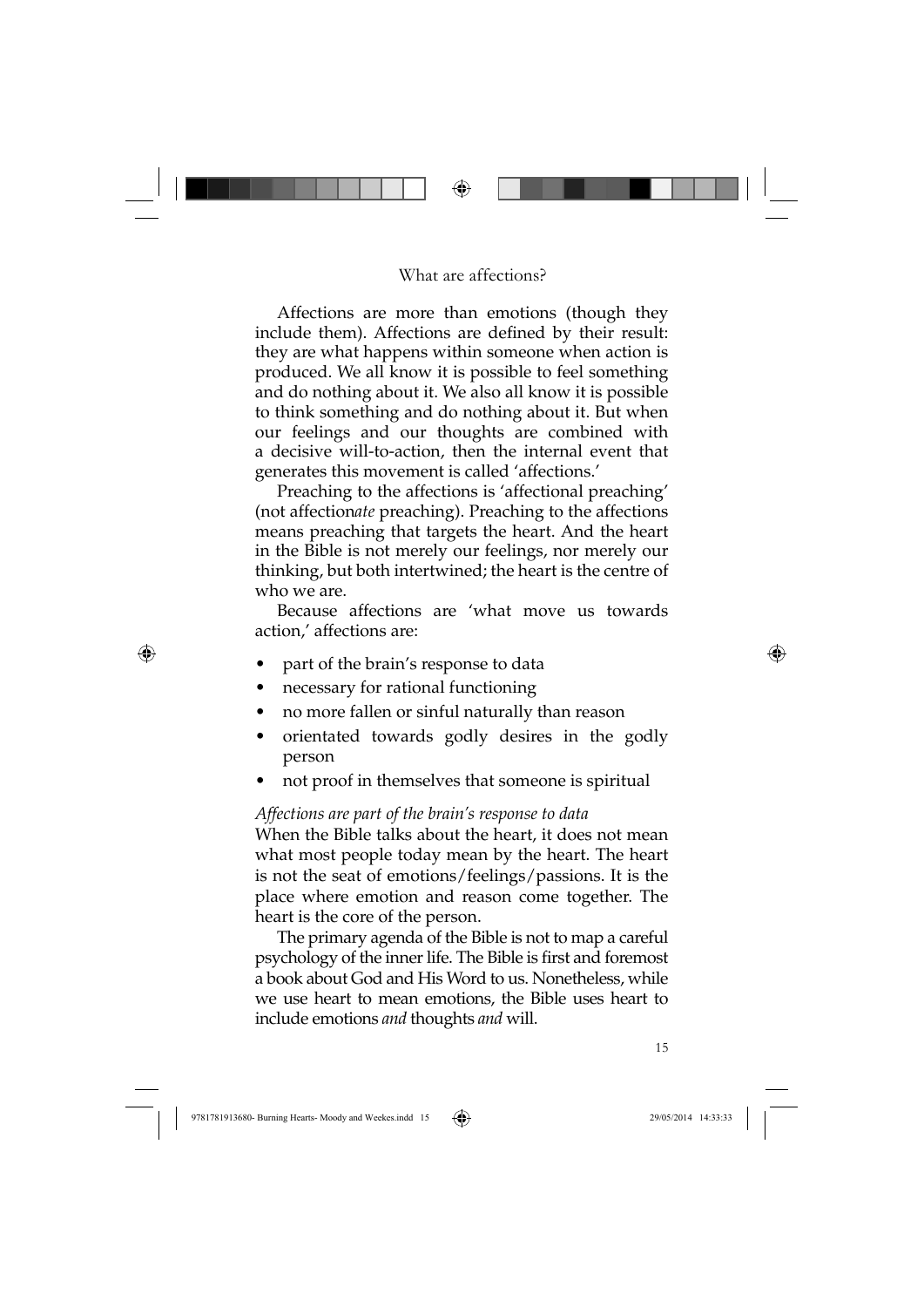#### Burning Hearts

⊕

'The fool says in his heart, "There is no God"' (Ps. 14:1), where we might say 'I was talking to myself' or 'I thought to myself,' assuming that such self-talk took place in the brain. The Old Testament word for heart means heart, centre, middle, suggesting that it is referring to the core. Heart includes the personal, emotional, intellectual and volitional (see Exod. 9:12; Judg. 18:20; Deut. 7:17; 1 Sam. 2:35; 1 Sam. 16:7; 1 Kings 3:9). It includes the will, the intellect and feeling (see Mark 2:6, 8; Mark 3:5; Luke 24:32). Heart, combining emotions and thoughts, is the accepted definition today according to the *New International Dictionary of Old Testament Theology and Exegesis* and the *Theological Dictionary of the New Testament*.

We are talking about overlapping sets of feeling and thinking. There is an overlap between what the Bible calls heart and what the Bible calls gut. There is an overlap between what translators from the King James period onwards described as affections and heart, or what they called thinking or mind.

Jesus said, 'You shall love the Lord your God with all your heart and with all your soul and with all your strength and with all your mind' (Luke 10:27). Jesus is not intending to give us a series of precise distinctions about the inner workings of people. Instead He is saying that the first commandment is to love God with absolutely *everything* you have – heart, soul, strength and mind, each of which integrates. These terms are less like distinct categories and more like a Venn diagram of overlapping sets.

#### *Affections are necessary for rational functioning*

Even though emotions are integrated with rational functioning, emotions can still disturb clear thinking. Emotions sometimes get in the way of being rational. That is why we do not expect a judge in a court case to be related to one of the parties, why we realise that

16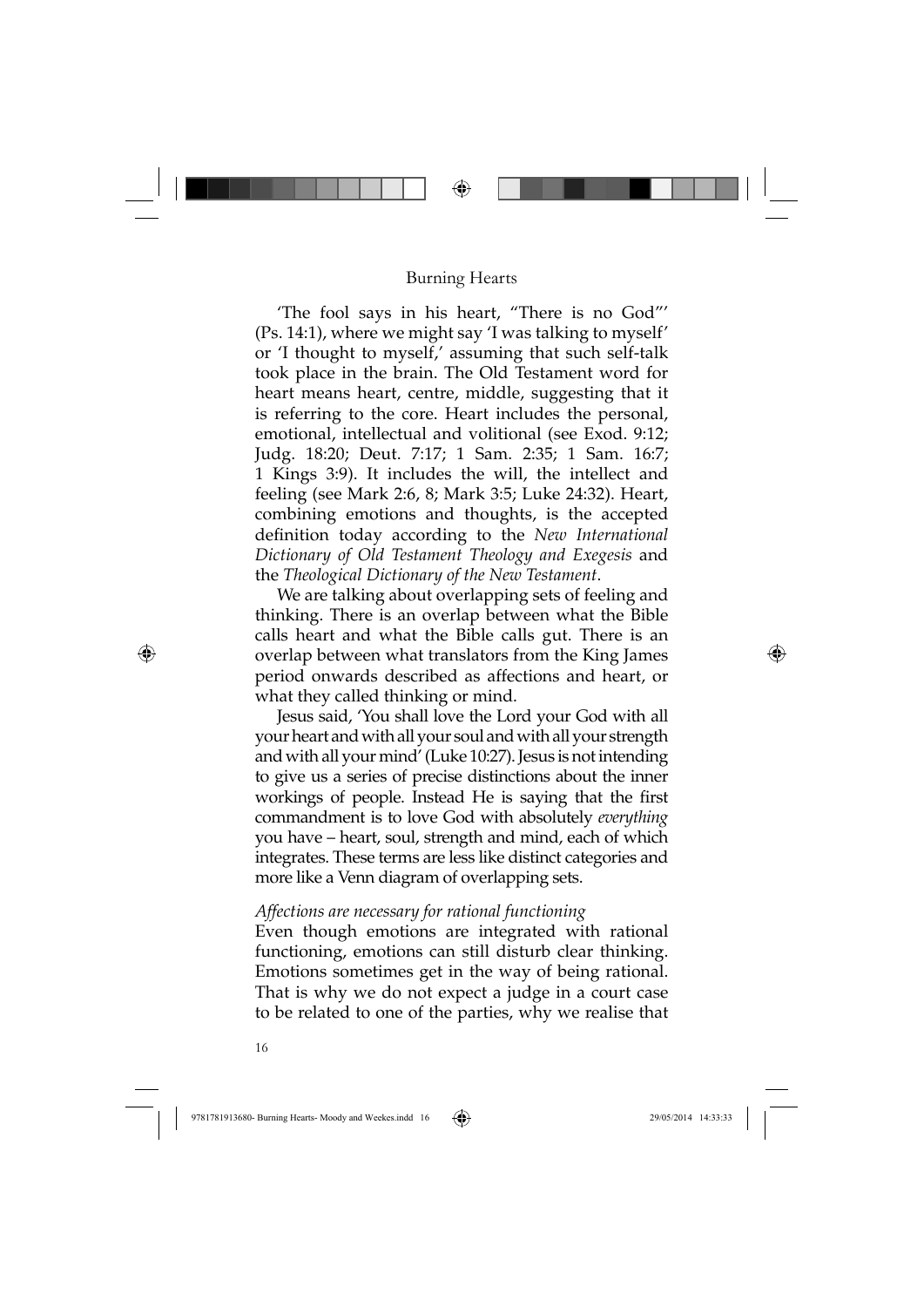

#### What are affections?

we might not be thinking clearly if we have not eaten properly, and why it is typical advice to avoid making any major decisions after a serious bereavement. Physical, hormonal, circumstantial changes can alter emotions, and emotions can cloud reasonable and logical action.

But there is also evidence that *without* emotion our rational capacity would be diminished. People who spend their days and nights dreaming up ways to create artificial intelligence wonder whether our ability to create computers that *think* will be limited by our ability to create computers that *feel*. Even some of the most rationalistic philosophers have agreed. Immanuel Kant, hardly a sentimental man, said that 'nothing great is ever done without passion.' The case of Phineas Gage appears to confirm the interrelation of emotion and reason. In 1848, the construction foreman Gage had a large iron bar driven through his head. Amazingly, he did not lose consciousness, even making a full recovery apart from loss of vision in his left eye. Gage, though, no longer showed appropriate respect for ethical convention. He made decisions that violated his own personal interest. A more recent 'Gage,' Elliot, had a tumour the size of an orange removed from his brain. Elliot also recovered, including mentally, but he became unable to make decisions. Elliot noted that his feelings had changed. While he appeared able to examine logical options, he was not able to come to a conclusion. He lacked the emotional kick to bring him to the point of decision.

The neuroscientist Antonio Damasio examined these and other matters in his book *Descartes' Error*, concluding that emotion, far from interfering with rational function, was essential to it.<sup>1</sup> Similarly, bestselling books like

17

⊕

<sup>1.</sup> Antonio Damasio, *Descartes' Error* (London, U.K.: Penguin Books, 2005).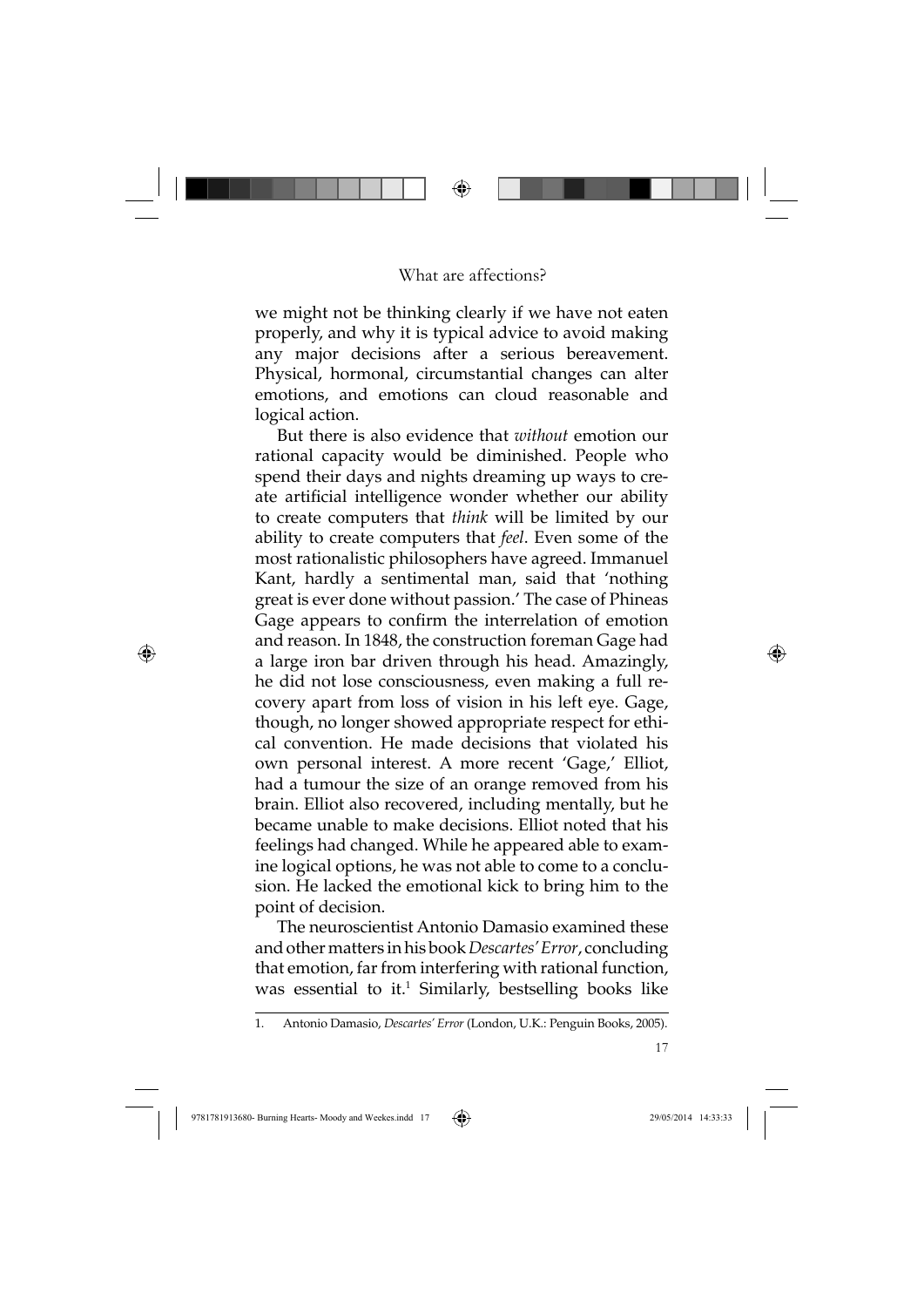#### Burning Hearts

Malcolm Gladwell's *Blink* and Sheena Iyengar's *The Art of Choosing* suggest that in certain circumstances – when we have developed expertise – our decisions may be best informed by our affectional responses, rather than in spite of them. For instance, a skilled and trained football player can 'over-think' when he is faced with a shot at a goal, whereas if he follows his well-honed instincts, he may be more likely to score.

The cause of this is the hard wiring of our brains. While no doubt much still needs to be discovered, and some ideas that are now current will be rejected, developments in brain mapping suggest that emotions have a 'low road' and a 'high road.' There is the immediate emotional response (high road), but then that response can become entrenched in our brain as a short cut (or low road). The ability of our brain to form such short cuts can make it very difficult to break addictive behaviours. But it can also mean that learned responses to events over time build a path of affectional wisdom. Perhaps there is a biochemical reality to the old phrase, 'Sow a thought, reap a deed; sow a deed, reap a habit; sow a habit, reap a destiny.'

#### *Reason and emotion are both fallen*

Biblically, both reason *and* emotion are fallen.

Consider 2 Corinthians 4:4, 'In their case the god of this world has blinded the *minds* of the unbelievers, to keep them from seeing the light of the gospel of the glory of Christ, who is the image of God.' Or Romans 1:21-25, 'For although they knew God, they did not honour him as God or give thanks to him, but they became futile in their *thinking*, and their foolish *hearts* were darkened. Claiming to be wise, they became fools… Therefore God gave them up in the lusts of their *hearts* to impurity… they exchanged the truth about God for a lie…'(emphasis added). Or 1 Corinthians 1:21, 'For

18

⊕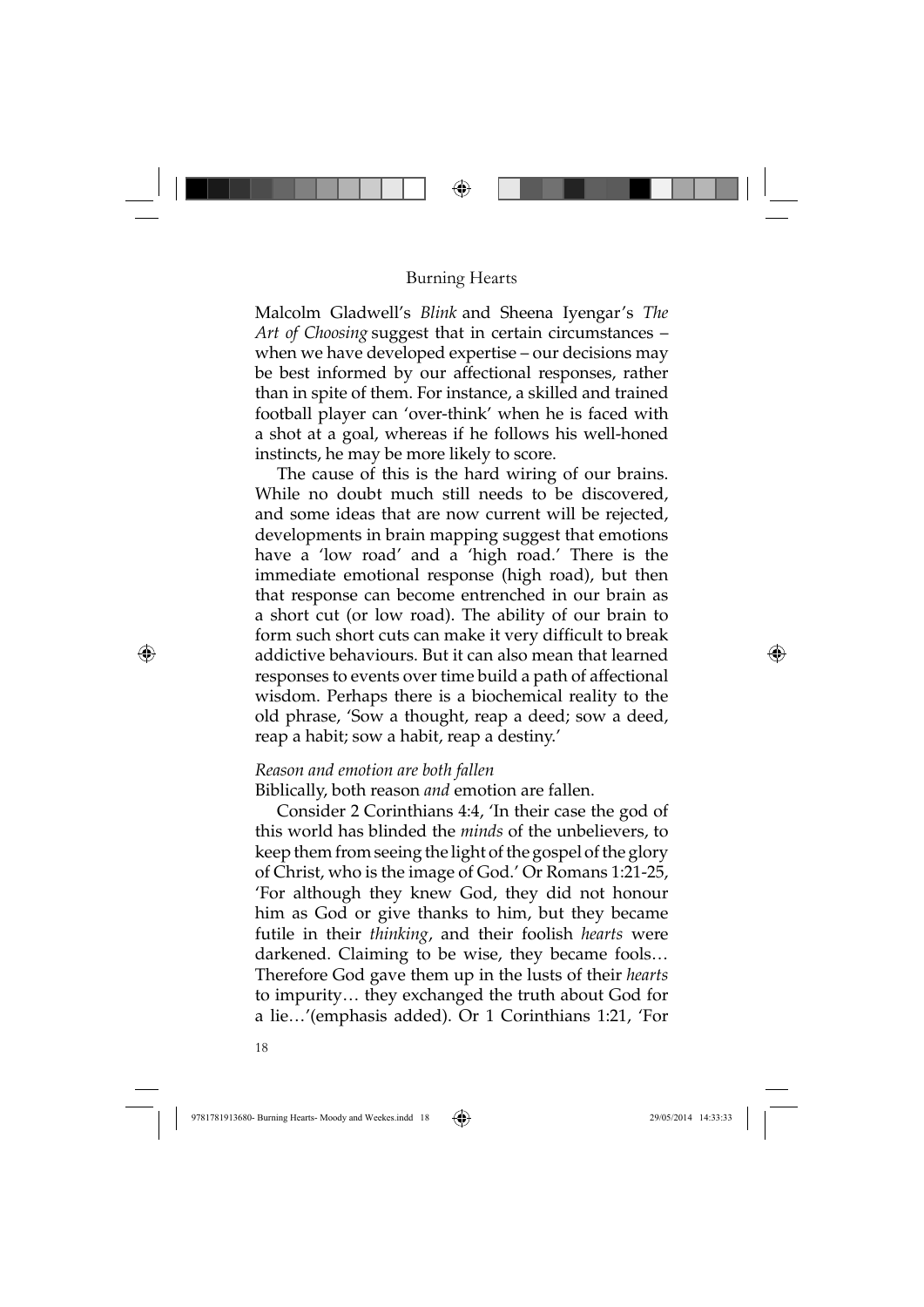

#### What are affections?

since, in the wisdom of God, the world did not know God through wisdom, it pleased God through the folly of what we preach to save those who believe.' Or 1 Corinthians 8:1-3, '…knowledge puffs up, but love builds up. If anyone imagines that he knows something, he does not yet know as he ought to know. But if anyone loves God, he is known by God.' In his commentary on 2 Corinthians, Paul Barnett even says that 'The Achilles' heel of man is his mind, since he is so prone to intellectual pride, especially in matters to do with religion.'2

On the other hand, while reason and emotion are both fallen, it is clear that the Bible expects Christians to exercise self-control. Part of discipline is keeping unwarranted emotions or passions in check. Galatians 5:24, 'those who belong to Christ Jesus have crucified the flesh with its passions and desires.' Passages like that, and hundreds of others, like Philippians 2:12-16 ('…work out your own salvation with fear and trembling, for it is God who works in you, both to will and to work for his good pleasure. Do all things without grumbling or disputing, that you may be blameless and innocent, children of God without blemish in the midst of a crooked and twisted generation, among whom you shine as lights in the world, holding fast to the word of life…'), show that the Christian is called to exercise self-control over what would otherwise be intemperate desires.

If one person will mistakenly consider that his thoughts are sufficient to contain God ('The fool says in his heart, "There is no God"' Ps. 14:1), another will mistakenly do what feels good *because* it feels good (by contrast, 'I discipline my body and keep it under

19

⊕

<sup>2.</sup> Paul Barnett, *The Message of 2 Corinthians* (Downers Grove, IL: InterVarsity Press, 1988), p. 82.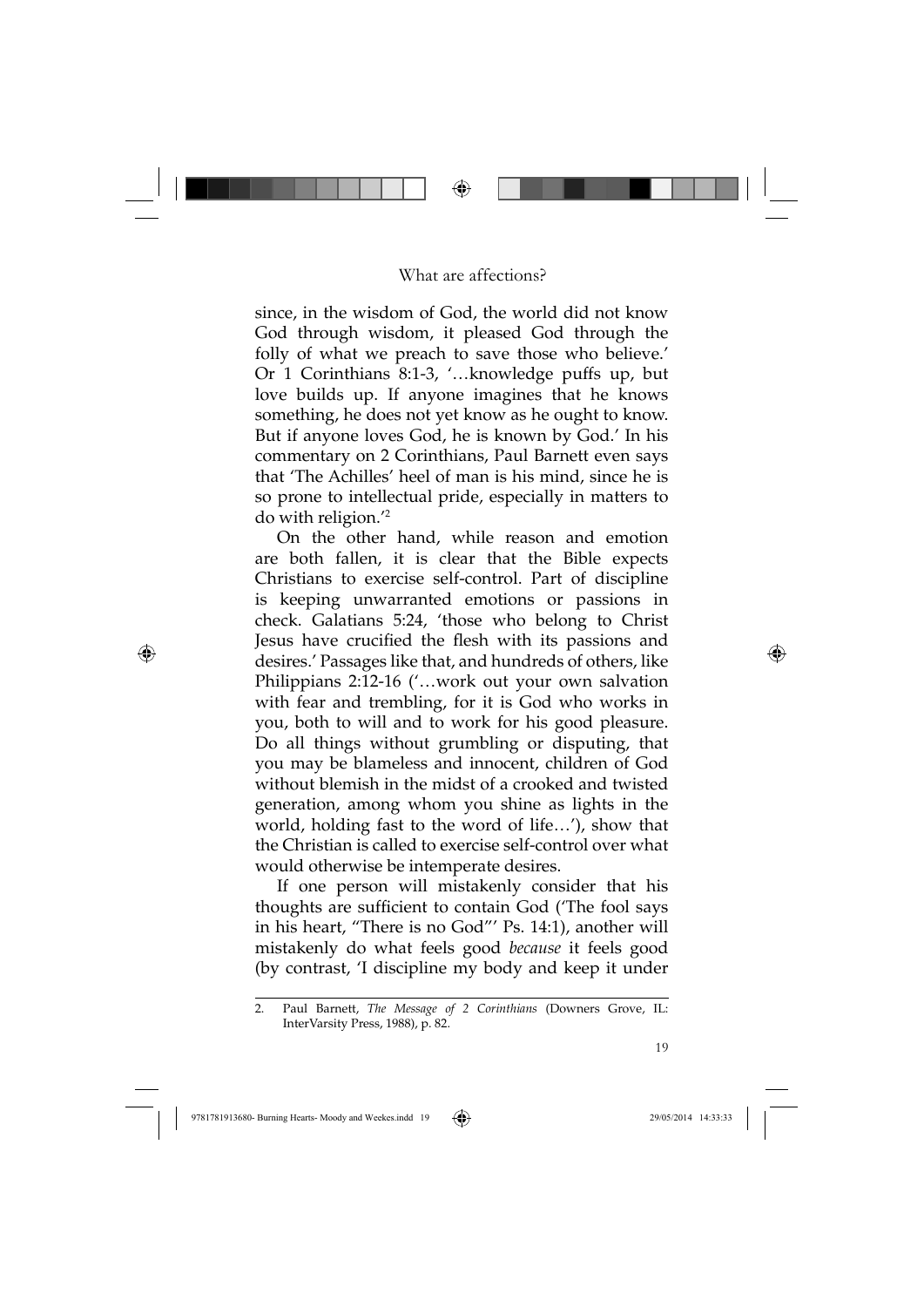#### Burning Hearts

⊕

control, lest after preaching to others I myself should be disqualified' 1 Cor. 9:27).

There *is* a battle. Both reason and feeling must be proactively, energetically, passionately, logically, wrestled into line with God's Word: 'For though we walk in the flesh, we are not waging war according to the flesh. For the weapons of our warfare are not of the flesh but have divine power to destroy strongholds. We destroy arguments and every lofty opinion raised against the knowledge of God, and take *every thought* captive to obey Christ' (2 Cor. 10:3-5, emphasis added).

Some become frustrated when they hear a person say, 'Keep your emotions in line; don't trust your feelings.' 'Should we always trust our reason instead?' they ask. Others are wary of feelings spiralling out of control. You only have to dip into the descriptions of intemperate revivalism like the magnificent (if strange) *Fits, Trances, and Visions* by Ann Taves, to realise that sometimes telling people not to trust their feelings is the right pastoral thing to do!3 *As long as* we also tell people not to always trust their thinking either. Because as alarming as the weird and wonderful world of *Fits, trances and visions* may be, no less alarming – for any Bible-believing Christian – is what developed from the secular rationalism of the Enlightenment to various streams of liberalism today. Some bow before the idol of experience, others bow before the idol of intellect. Both need to repent and worship the God who reveals Himself in His Word, to our hearts, minds, souls and strength – *all* of which are to love Him.

 $20$ 

<sup>3.</sup> Ann Taves, *Fits, Trances, and Visions* (Princeton: Princeton University Press, 1999).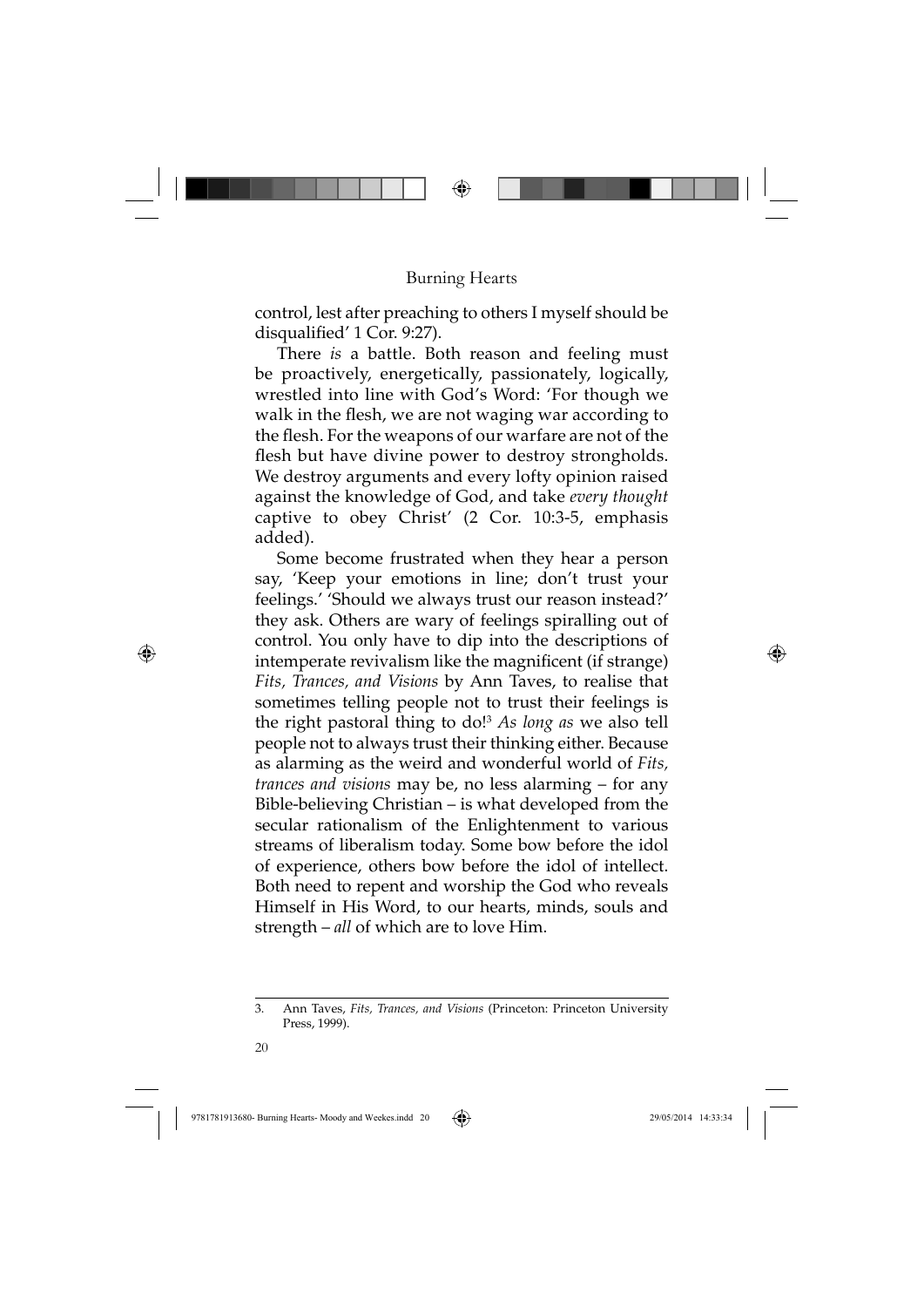#### What are affections?

*Affections are orientated towards godly desires in the godly person*

⊕

Godly affections are the vibrant experience of the godly.

Consider the Psalms. Even a cursory reading tells us that God cares how we feel. Remember not every emotion listed in the Psalms is *approved* by God. But the full range (from joy to anger, from depression to peace, from hate to love) is recorded. Emotions are important enough for God to have them included in holy writ. Of course, the Psalms are far *more* than a therapy session where the psalmist lets it all hang out. They are a model of how to coordinate the full range of human emotions to the revelation of God.

For instance, Psalm 42, 'As a deer pants for flowing streams, so pants my soul for you, O God', is usually referenced as a sweet call to desire God. But it is also desperate: 'My soul thirsts for God, for the living God. When shall I come and appear before God? My tears have been my food day and night, while they say to me all the day long, "Where is your God?"… Why are you cast down, O my soul, and why are you in turmoil within me?' So the psalm is not describing a person on a religious *high*; this is someone on a religious *low* longing to renew their sense of connection with God. Being passionate, or affectional, does not mean, then, that if we feel slightly less excited, we must be slightly less holy. 'Hope in God; for I shall again praise him, my salvation and my God,' battling those emotions into line with the truth of God (Ps. 42:1-3, 5).

Another example is Psalm 126. There the tone is uniformly upbeat  $-$  or so at first it appears. Then our mouth was filled with laughter, and our tongue with shouts of joy.' Such laughter and joy is directed towards mission: 'then they said among the nations, "The LORD has done great things for them."' They were not just

⊕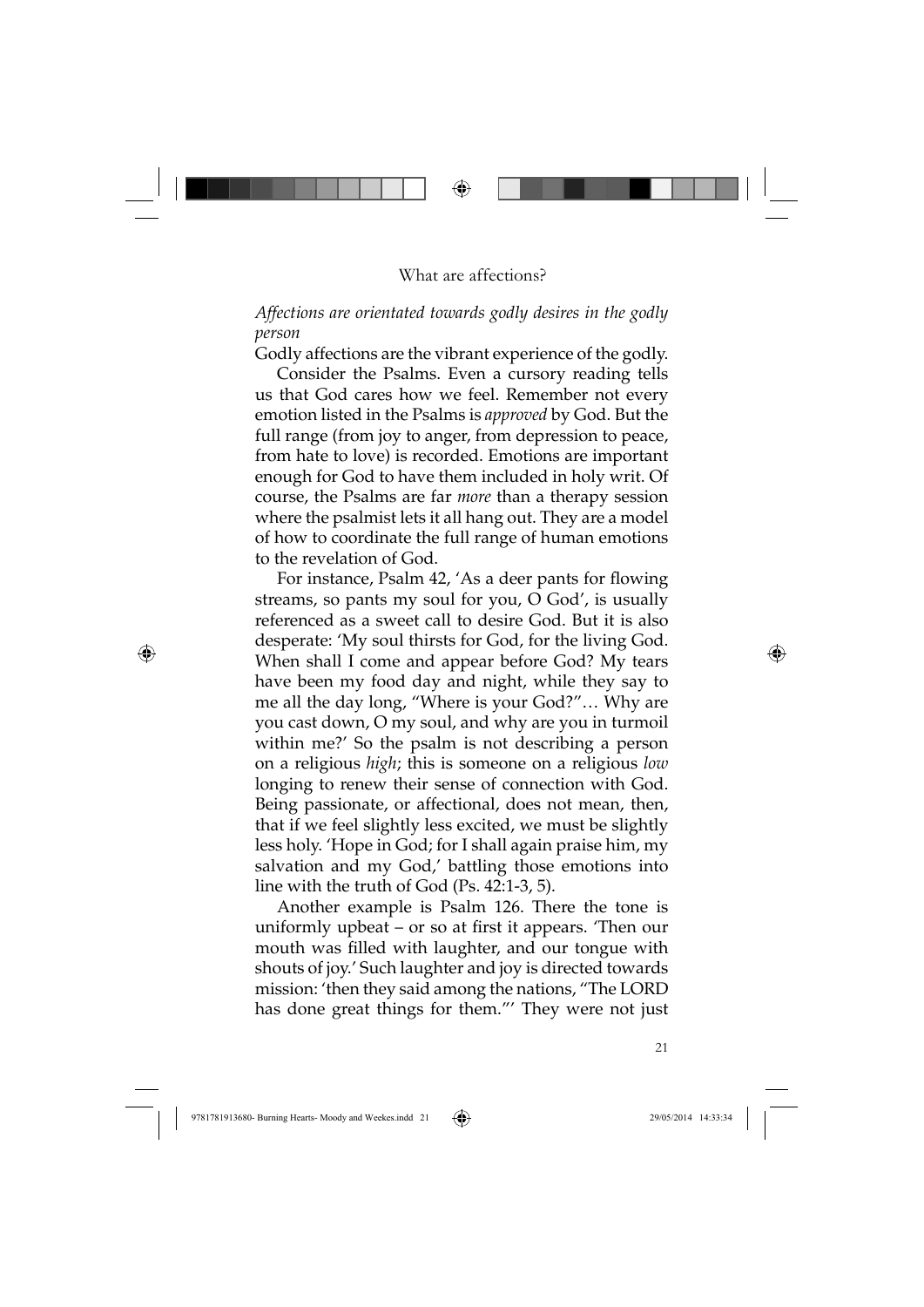#### Burning Hearts

having a good time with God; they were celebrating *because* nations all around the world were hearing what great things God had done. And even in that celebration there is a note of realism: 'Those who sow in tears shall reap with shouts of joy' (Ps. 126:2, 5).

A New Testament illustration is Paul. As an ancient Middle-Eastern Jew, some of his expressions of emotion are determined by that background and culture (perhaps including the 'holy kiss' in Romans, 1&2 Corinthians and 1 Thessalonians). Still, Paul's affection is not only a product of his culture, it is a product of the gospel. '… [W]e could have made demands as apostles of Christ. But we were gentle among you, like a nursing mother taking care of her own children. So, being affectionately desirous of you, we were ready to share with you not only the gospel of God but also our own selves, because you had become very dear to us' (1 Thess. 2:6-8).

Sometimes in his letters to the Corinthians, Paul is like a parent who is being driven crazy by his adolescent children with their partying and general mayhem. He is not cold and calculating; he is passionate, and a little unhinged in a good way, like a mum or dad get a little unhinged when a child comes home two hours later than they said and the parents are having nightmares about whether the child has died or not.

Apparently, Paul was emotional enough to cry a fair bit: 'For I wrote to you out of much affliction and anguish of heart with many tears, not to cause you pain but to let you know the abundant love that I have for you' (2 Cor. 2:4). He also blubbed when he was in Ephesus, '…serving the Lord with all humility and with tears' (Acts 20:19), which he wants them to recall when he has gone. 'Therefore be alert, remembering that for three years I did not cease night or day to admonish every one with tears' (Acts 20:31). And when he finally

 $22$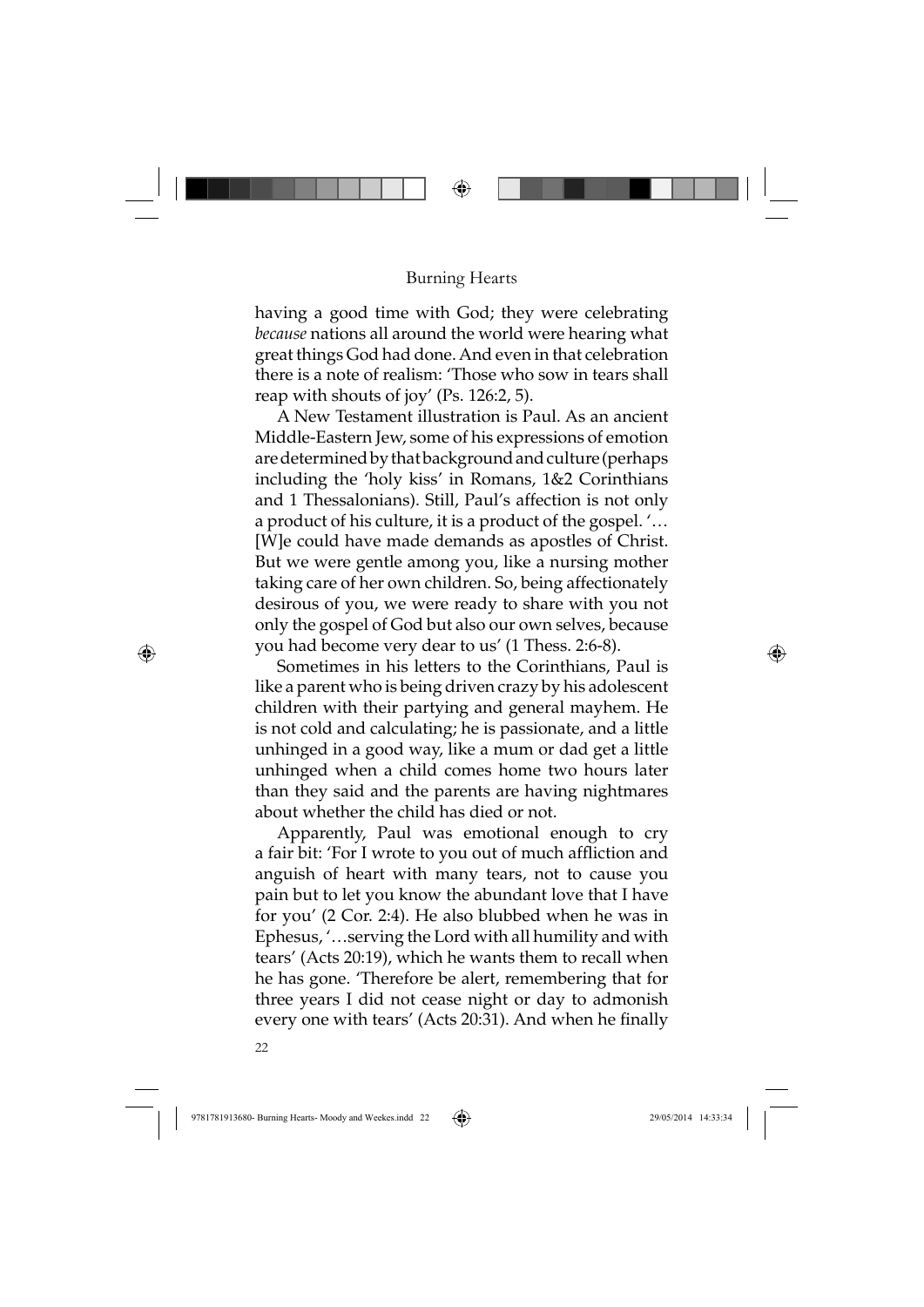#### What are affections?

⊕

left Ephesus, all the elders let the waterworks flow, and kissed him too, 'And there was much weeping on the part of all; they embraced Paul and kissed him' (Acts 20:37).

That is not the usual way you say goodbye to your vicar.

Some of this is cultural and particular to Paul's own personality. It is as important not to *fake* passion (affect*ation*) as it is to have passion. Ask yourself: what do I do when I am passionate about something *outside* of church life? That may be how I would expect to act when I am passionate about the things of God. If I do not cry when my much loved child leaves home for college, I am unlikely to cry when a missionary leaves for the mission field. But in one way or another, we are to say with Paul, 'I rejoiced in the Lord greatly' (Phil. 4:10), 'sorrowful, yet always rejoicing' (2 Cor. 6:10), 'I am overflowing with joy'  $(2\text{Cor. } 7:4)$ . Or as Peter put it, 'You believe in him and rejoice with joy that is inexpressible and filled with glory' (1 Pet. 1:8). Or Jesus, 'In that same hour he rejoiced in the Holy Spirit' (Luke 10:21).

*Affections are not proof in themselves that someone is spiritual* If it is possible to undervalue affections in the Christian life, it is also possible to overvalue them. The sign of being a Christian, and of making progress as a Christian, is not whether you feel passionately, or express your emotions in ways that appear to others to be passionate. *Salvation* – becoming a Christian – is evidenced by sanctification – gradually growing as a Christian. The truth of the gospel is shown by the power of the gospel in changed lives. 'The fruit of the Spirit is love, joy, peace, patience, kindness, goodness, faithfulness, gentleness, self-control' (Gal. 5:22-23). The fruit of the Spirit is *not* weeping, or shouting, or (conversely) being prim and proper. The fruit of the Spirit is *moral change*.

23

◈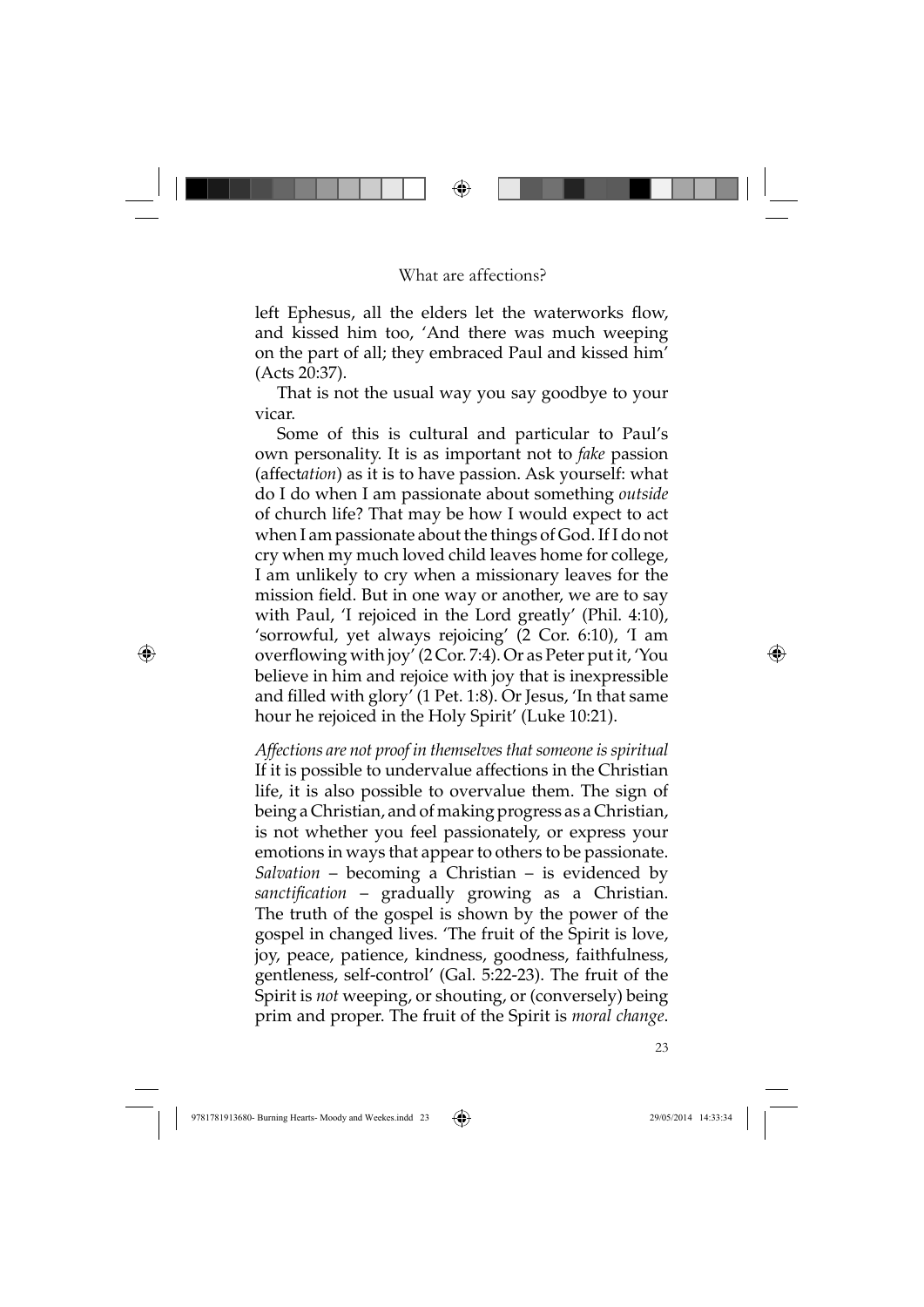#### Burning Hearts

What causes this spiritual change is the power of the gospel, the pure Word of God, the seed that goes down into our hearts, and over time gradually produces the fruit of increasing Christlikeness.

In the parable of the sower, Jesus explains, 'As for what was sown on rocky ground, this is the one who hears the word and immediately receives it with joy, yet he has no root in himself, but endures for a while, and when tribulation or persecution arises on account of the word, immediately he falls away' (Matt. 13:20-21). It is possible to have joy, even passionate joy, but for that passion to be short-lived. Simon of Samaria was baptised, 'amazed' at what the apostles were doing, and yet he was not 'right before God' (Acts 8:13, 21). Isaiah chapter 1 shows that religious excitement by itself is not what counts to God; God is looking for godliness of character, 'justice,' doing what is right, that flows from genuine worship of Him.

I remember one person who appeared to be soundly converted, became passionate for the work of the gospel for a season, and now, as far as I know, is nowhere spiritually. Passion may be important, it may be an inevitable part of being human, it may be necessary for good rational function, it may be the fuel for much godly endeavour, but it is not the sign of godliness itself. That is the fruit of the Spirit, perseverance, following Jesus to the end.

Affections then – rightly understood – are part of what it means to be human and are to be increasingly orientated towards godly desires in the Christian. How, though, does preaching relate to affections? To answer that question, we need to make sure we clearly understand what the Bible has to say about proclamation.

24

⊕

9781781913680- Burning Hearts- Moody and Weekes.indd 24  $\bigoplus$  29/05/2014 14:33:34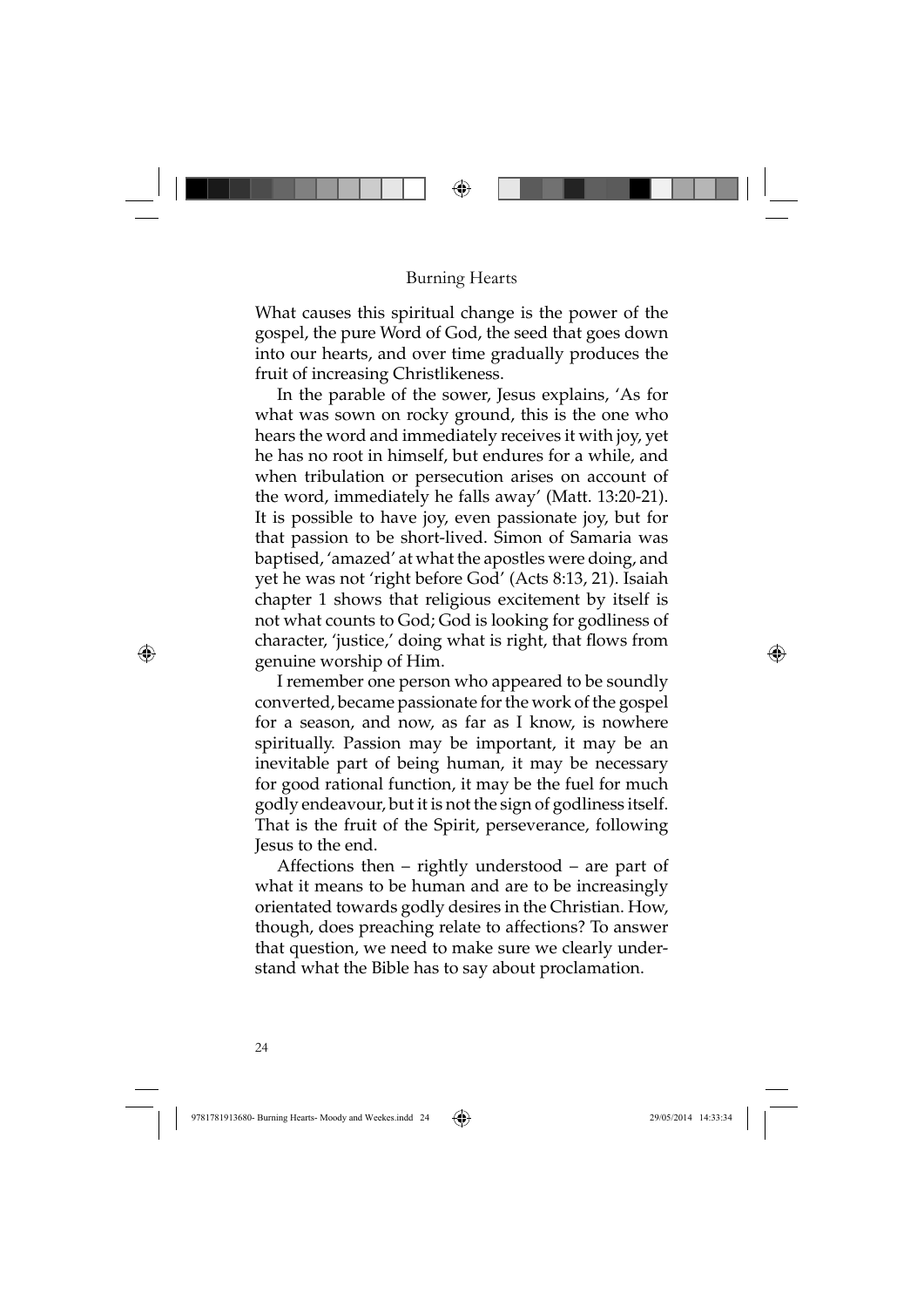

# PT RESOURCES

### RESOURCES FOR PREACHERS AND BIBLE TEACHERS

PT Resources, a ministry of The Proclamation Trust, provides a range of multimedia resources for preachers and Bible teachers.

⊕

#### **Teach the Bible Series**

⊕

#### **(Christian Focus & PT Resources)**

The Teaching the Bible Series, published jointly with Christian Focus Publications, is written by preachers, for preachers, and is specifically geared to the purpose of God's Word – its proclamation as living truth. Books in the series aim to help the reader move beyond simply understanding a text to communicating and applying it.

Current titles include: *Teaching Numbers, Teaching Isaiah, Teaching Amos, Teaching Matthew, Teaching John, Teaching Acts, Teaching Romans, Teaching Ephesians, Teaching 1 and 2 Thessalonians, Teaching 1 Timothy, Teaching 2 Timothy, Teaching 1 Peter, Bible Delight, Burning Hearts, Hearing the Spirit, Spirit of Truth, Teaching the Christian Hope, The Ministry Medical* and *The Priority of Preaching*.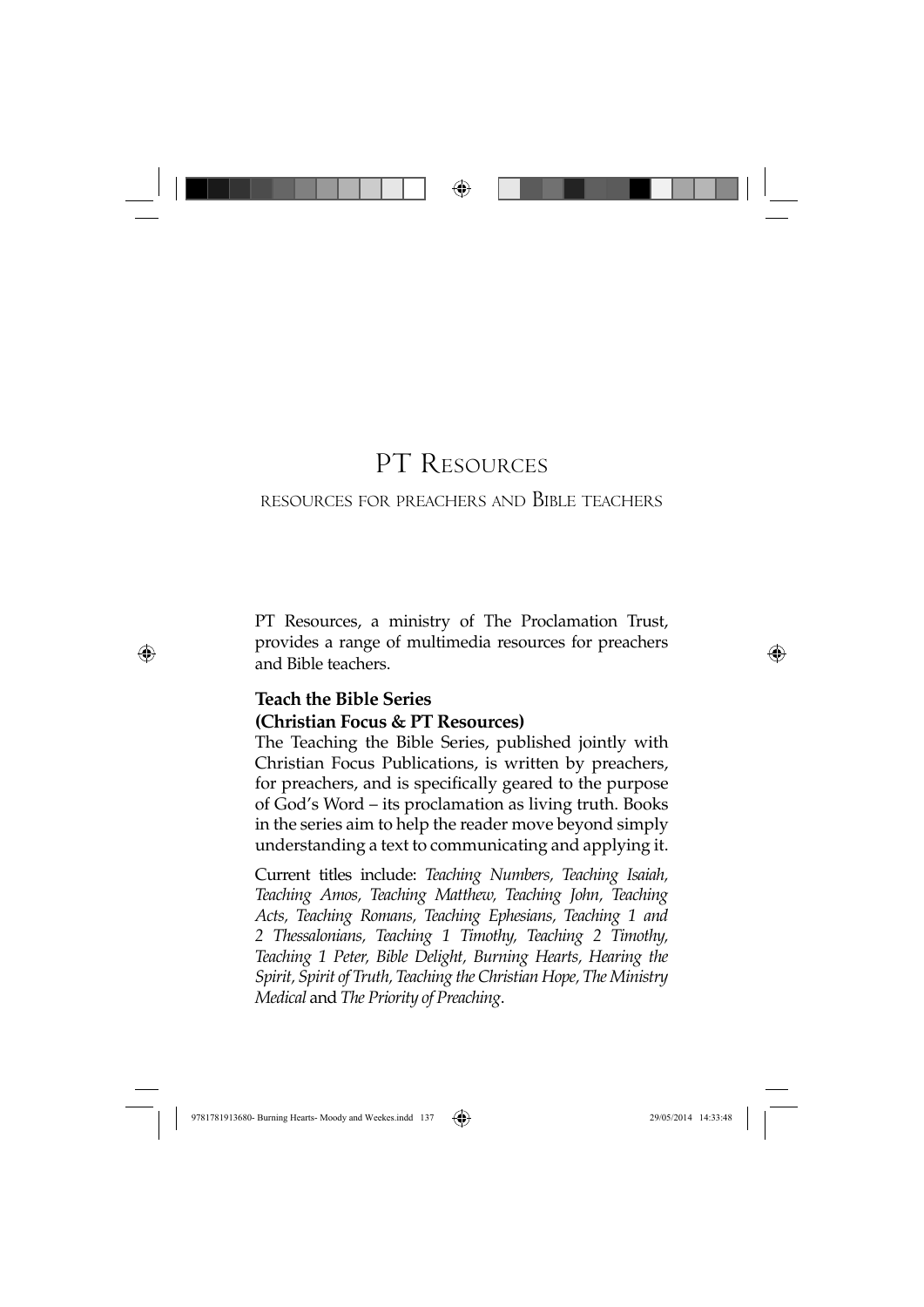#### **Practical Preacher series**

PT Resources publish a number of books addressing practical issues for preachers. These include *The Priority of Preaching, Bible Delight, Hearing the Spirit* and *The Ministry Medical.*

⊕

#### **Online resources**

We publish a large number of audio resources online, all of which are free to download. These are searchable through our website by speaker, date, topic and Bible book. The resources include:

- sermon series; examples of great preaching which not only demonstrate faithful principles but which will refresh and encourage the heart of the preacher
- instructions; audio which helps the teacher or preacher understand, open up and teach individual books of the Bible by getting to grips with their central message and purpose
- conference recordings; audio from all our conferences including the annual Evangelical Ministry Assembly. These talks discuss ministry and preaching issues.

An increasing number of resources are also available in video download form.

#### **Online DVD**

⊕

PT Resources have recently published online our collection of instructional videos by David Jackman. This material has been taught over the past 20 years on our PT Cornhill training course and around the world. It gives step by step instructions on handling each genre of biblical literature. There is also an online workbook. The videos are suitable for preachers and those teaching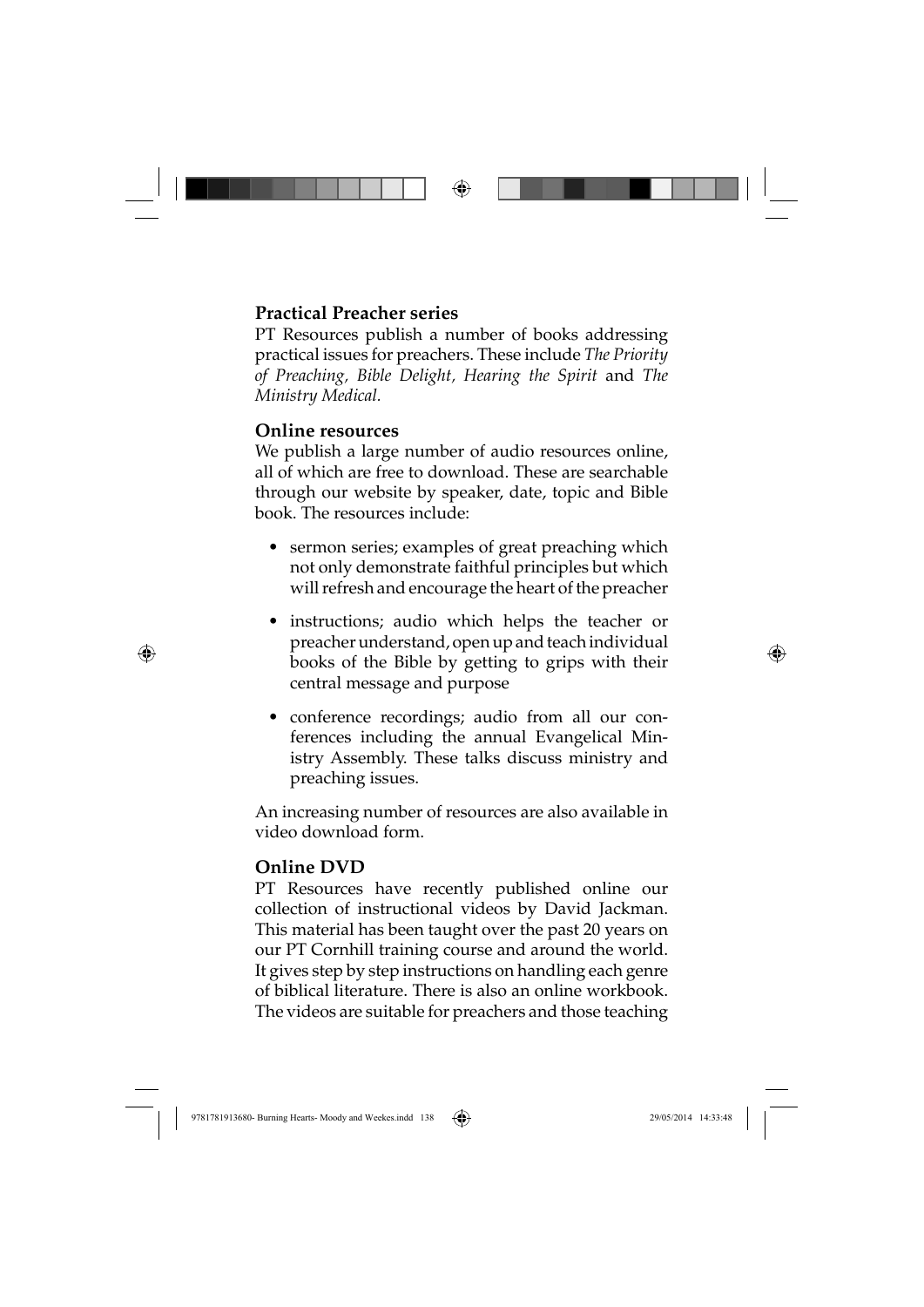

the Bible in a variety of different contexts. Access to all the videos is free of charge.

#### **The Proclaimer**

Visit the Proclaimer blog for regular updates on matters to do with preaching. This is a short, punchy blog refreshed daily which is written by preachers and for preachers. It can be accessed via the PT website or through www.theproclaimer.org.uk.

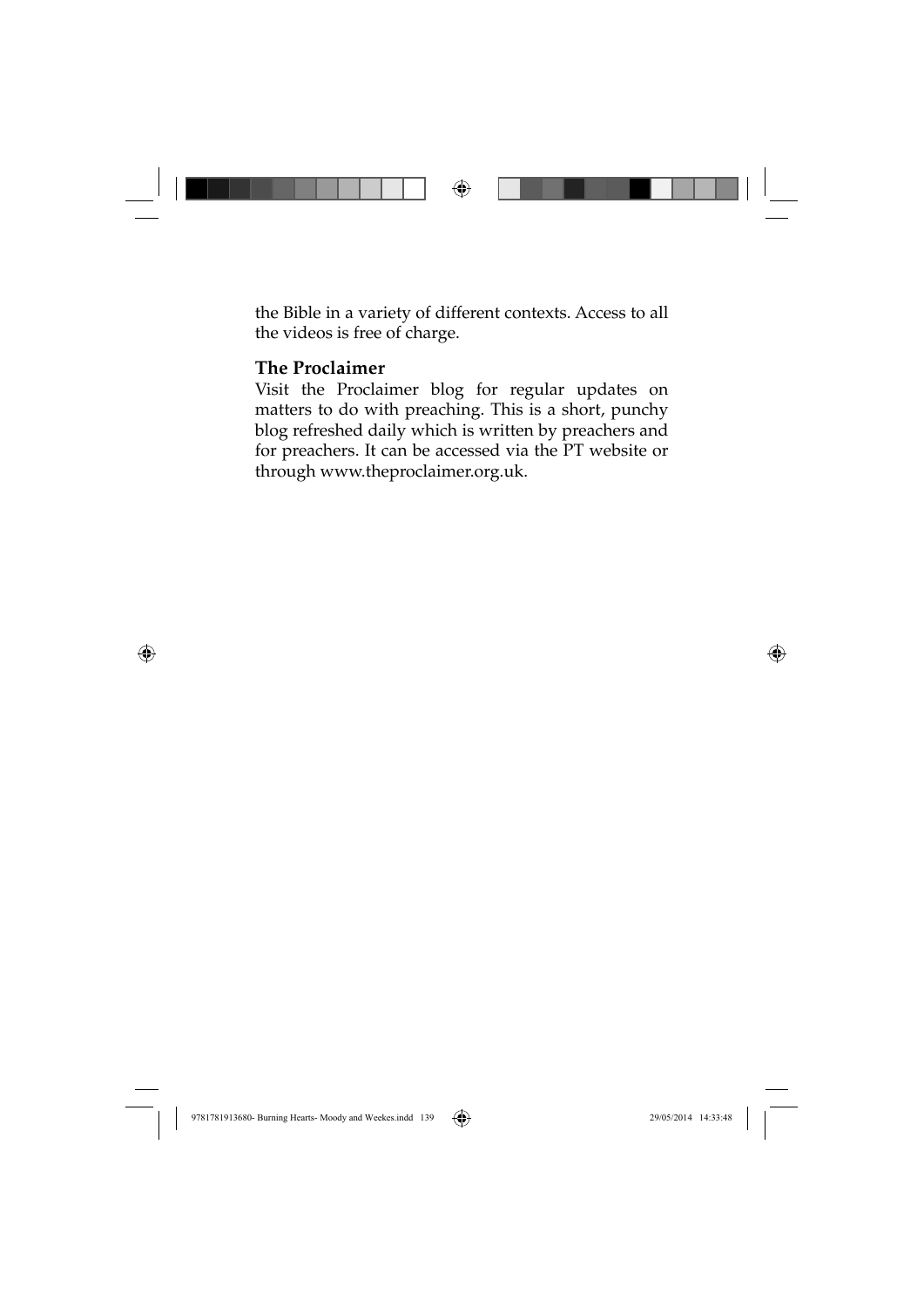

'Teaching' titles from Christian Focus and PT Resources



Teaching Numbers<br>ISBN 978-1-78191-156-3



Teaching Amos<br>15BN 978-1-84550-142-6



Teaching John Teaching Acts



ISBN 978-1-84550-455-7 ISBN 978-1-84550-456-4 Teaching Romans (1) Teaching Romans (2)



ISBN 978-1-84550-565-3 Teaching Isaiah



Teaching Matthew<br>ISBN 978-1-84550-480-9



ISBN 978-1-85792-790-0 ISBN 978-1-84550-255-3





 $\bigoplus$ 

9781781913680- Burning Hearts- Moody and Weekes.indd 140  $\bigoplus$  29/05/2014 14:33:49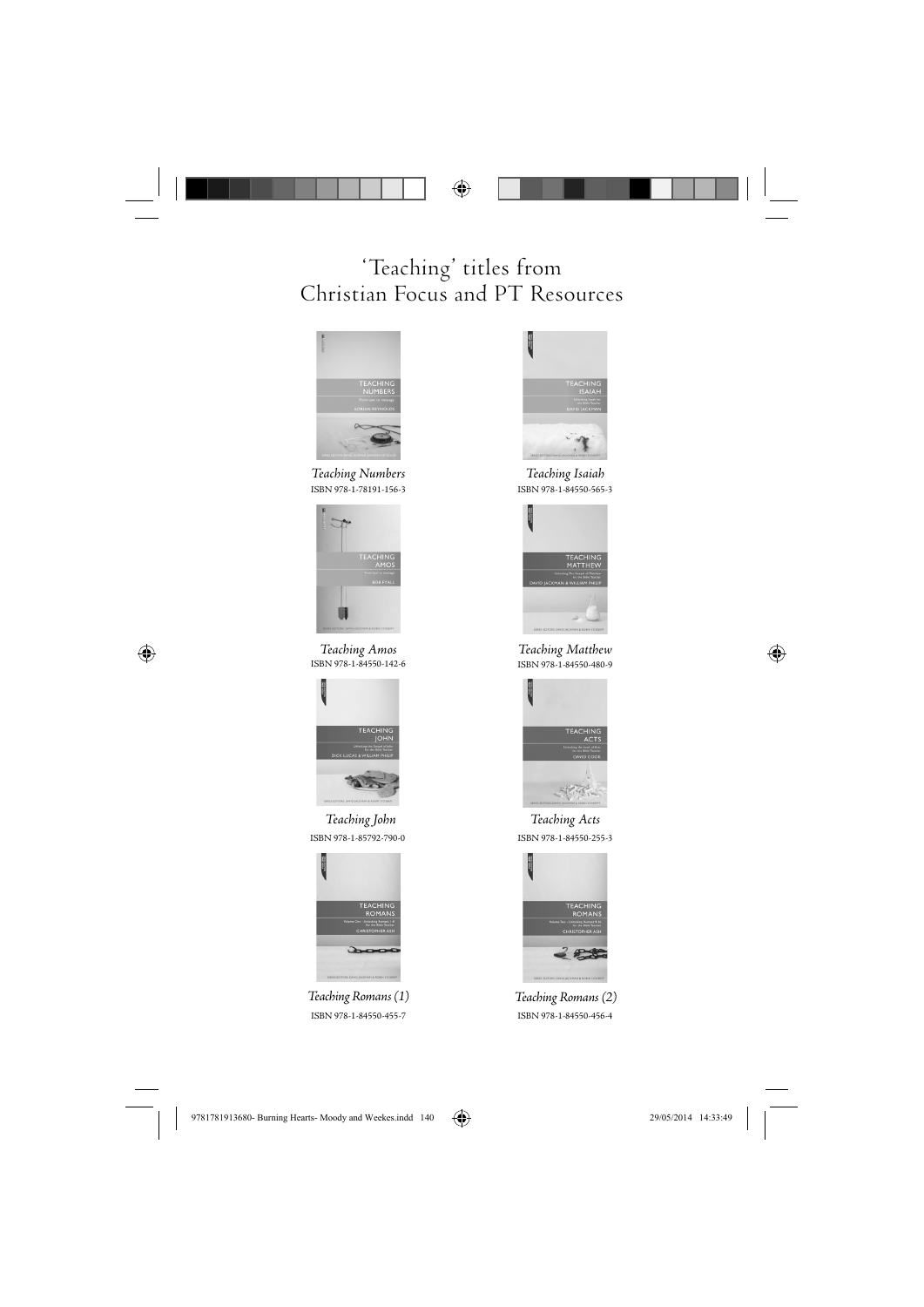$\bigoplus$ 



Teaching Ephesians<br>ISBN 978-1-84550-684-1



Teaching 1 Timothy<br>ISBN 978-1-84550-808-1

 $\bigoplus$ 



Teaching Ephesians Teaching 1 & 2 T essalonians ISBN 978-1-78191-325-3



Teaching 2 Timothy ISBN 978-1-78191-389-5





ISBN 978-1-84550-347-5 Teaching 1 Peter



ISBN 978-1-84550-057-3 Spirit of Truth



ISBN 978-1-85792-518-0 Teaching the Christian Hope

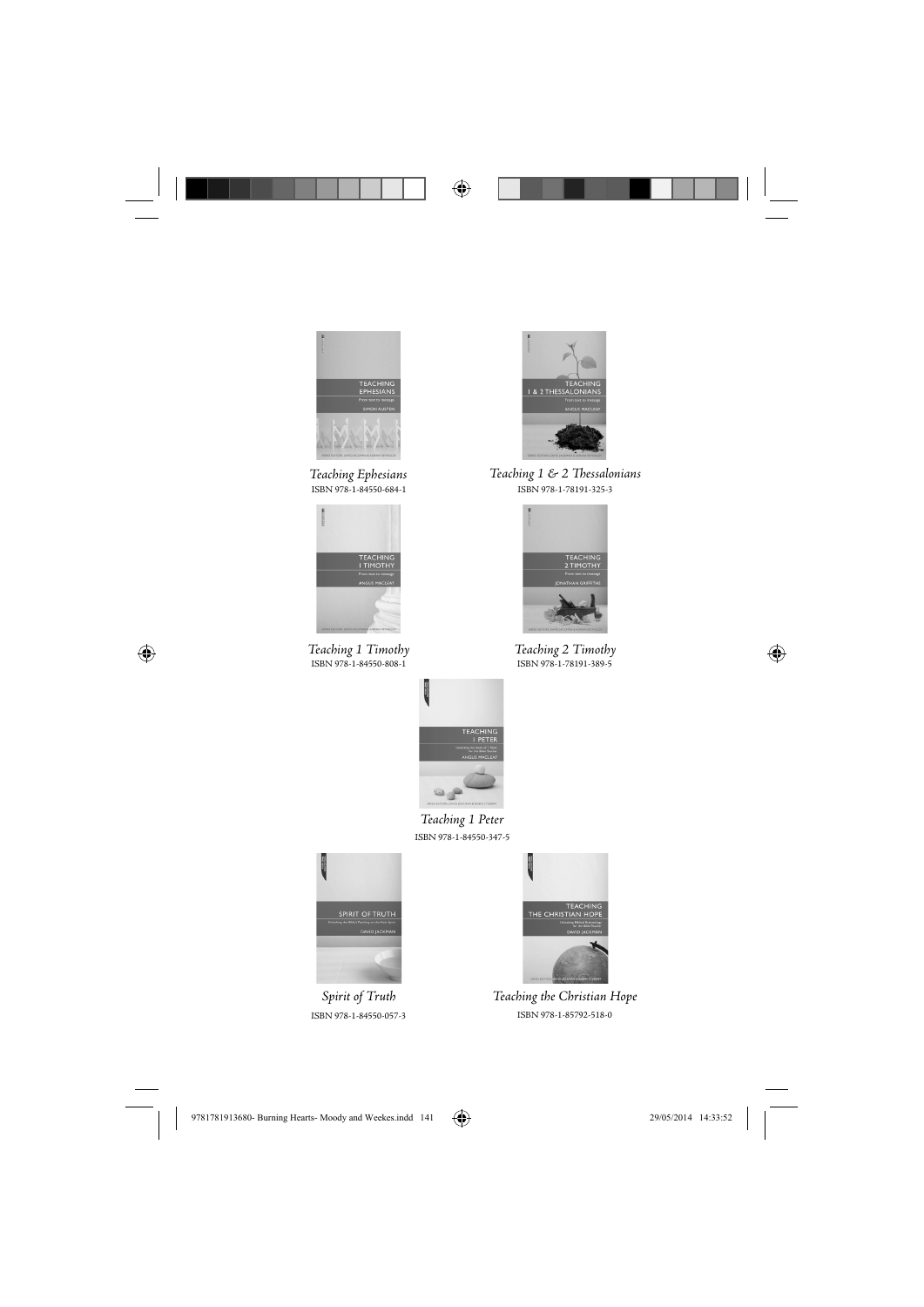

Bible Delight Burning Hearts

 $\bigoplus$ 



ISBN 978-1-84550-360-4 ISBN 978-1-78191-403-8



 $\bigoplus$ 

Hearing the Spirit ISBN 978-1-84550-725-1



The Ministry Medical ISBN 978-1-78191-232-4



The Priority of Preaching ISBN 978-1-84550-464-9



 $\bigoplus$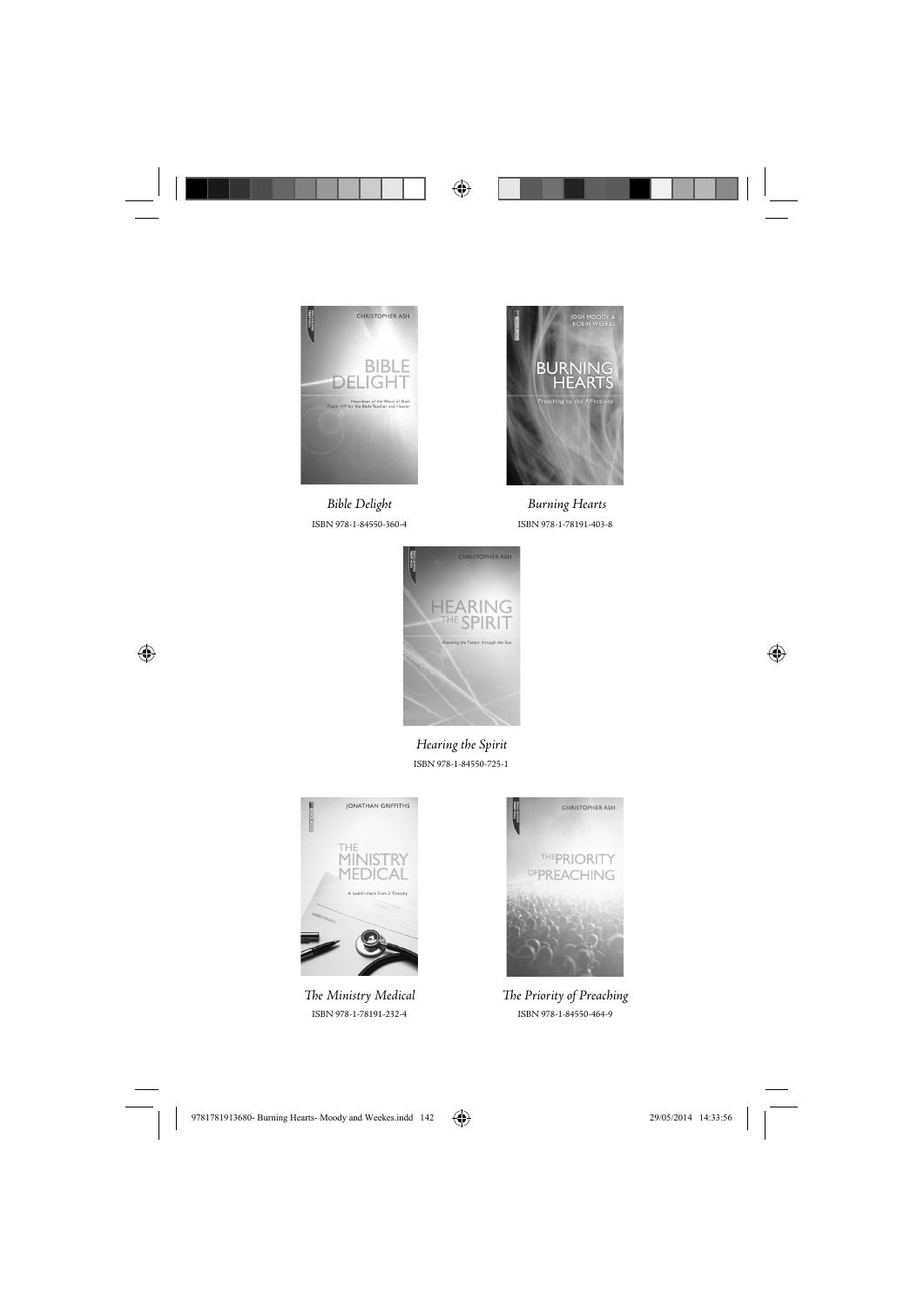# ABOUT THE PROCLAMATION TRUST

⊕

We exist to promote church-based expository Bible ministry and especially to equip and encourage biblical expository preachers because we recognise the primary role of preaching in God's sovereign purposes in the world through the local church.

#### Biblical (the message)

We believe the Bible is God's written Word and that, by the work of the Holy Spirit, as it is faithfully preached God's voice is truly heard.

#### Expository (the method)

⊕

Central to the preacher's task is correctly handling the Bible, seeking to discern the mind of the Spirit in the passage being expounded through prayerful study of the text in the light of its context in the biblical book and the Bible as a whole. This divine message must then be preached in dependence on the Holy Spirit to the minds, hearts and wills of the contemporary hearers.

#### Preachers (the messengers)

The public proclamation of God's Word by suitably gifted leaders is fundamental to a ministry that honours God, builds the church and reaches the world. God uses weak jars of clay in this task who need encouragement to persevere in their biblical convictions, ministry of God's Word and godly walk with Christ.

We achieve this through:

- PT Cornhill: a one year full-time or two-year parttime church based training course
- PT Conferences: offering practical encouragement for Bible preachers, teachers and ministers' wives
- PT Resources: including books, online resources, the PT blog (www.theproclaimer.org.uk) and podcasts